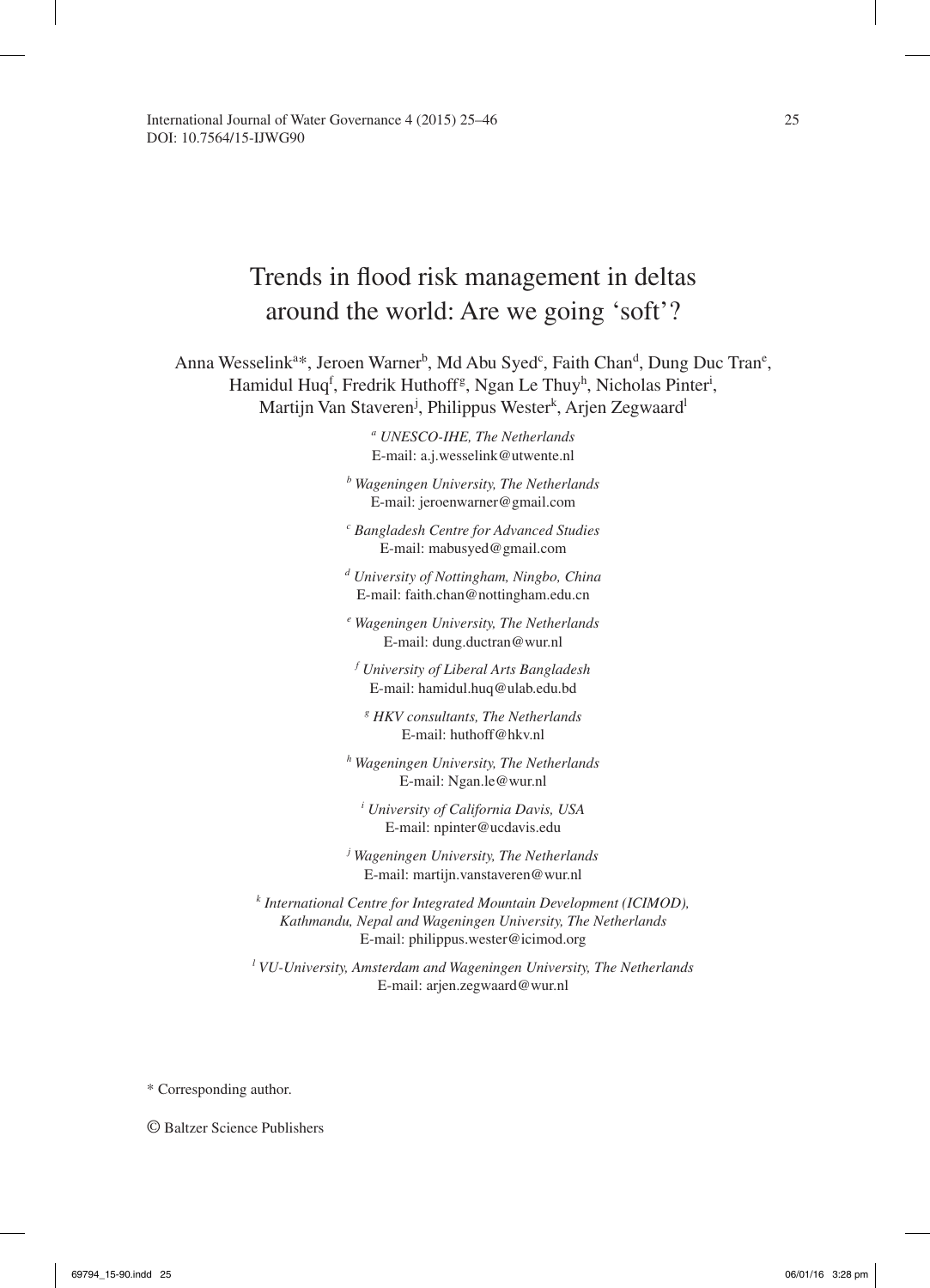Flood-risk management (FRM) is shaped by context: a society's cultural background; physical possibilities and constraints; and the historical development of that society's economy, political system, education, etc. These provide different drivers for change, in interaction with more global developments. We compare historical and current FRM in six delta areas and their contexts: Rhine/Meuse/Scheldt (The Netherlands), Pearl River (China), Mekong (Vietnam), Ganges/ Brahmaputra/Meghna (Bangladesh) Zambezi/Limpopo (Mozambique), and Mississippi (USA). We show that in many countries the emphasis is shifting from 'hard' engineering, such as dikes, towards non-structural 'soft' measures, such as planning restrictions or early warning systems, while the 'hard' responses are softened in some by a 'building with nature' approach. However, this is by no means a universal development. One consistent feature of the application of 'hard' FRM technology to deltas is that it pushes them towards a technological 'lock-in' in which fewer and fewer 'soft' FRM alternatives are feasible due to increased flood risks. By contrast, 'soft' FRM is typically flexible, allowing a range of future options, including future hard elements if needed and appropriate. These experiences should lead to serious reflection on whether 'hard' FRM should be recommended when 'soft' FRM options are still open.

**Keywords:** Flood risk management, Deltas, International comparison, Rhine, Meuse, Mekong, Pearl River Ganges, Brahmaputra, Zambezi, Limpopo, Mississippi

# **1. Introduction**

Societies in delta areas have long taken advantage of the agricultural and transport opportunities offered by the presence of rivers, which provide water for irrigation, silt for soil improvement, and easy conveyance for shipping people and goods. On the other hand, flooding on these same rivers threatens lives and livelihoods. In addition, because of their coastal location, deltas are also prone to flooding from the sea due to high tides and/or storm surges, cyclones etc. In this paper we describe and compare the historical pathways by which societies in six deltas have protected themselves against both types of flooding, and we seek to understand why and how those societies have chosen as they did. We will look for common trends, and try to explain how they have arisen.

Societal responses to flooding may include infrastructure (technology), behavioural rules, and financial and administrative regulations (institutions). These are interdependent; for example, by comparing Dutch and German flood management practices Krieger (2013) shows how the technical understanding of 'risk' itself is institutionally shaped. We start with the assumption that societal responses to flood risk management (FRM) are shaped by local context as well as global developments. Local context includes a society's culture, including formal and informal institutions; the physical possibilities and constraints it faces; the historical development of its economy, political system, education, etc., and last but not least, the technical experience with FRM that a society has accumulated or to which it has access, for example through foreign consultants. In our Conclusion, we also situate the observed FRM histories in the global context of what has been labelled 'modernity'.

After Green, Parker, and Tunstall (2000) and Hegger et al. (2013) and akin to the socalled flood safety chain (Ten Brinke, Saeijs, Helsloot, & Van Alphen, 2008), we distinguish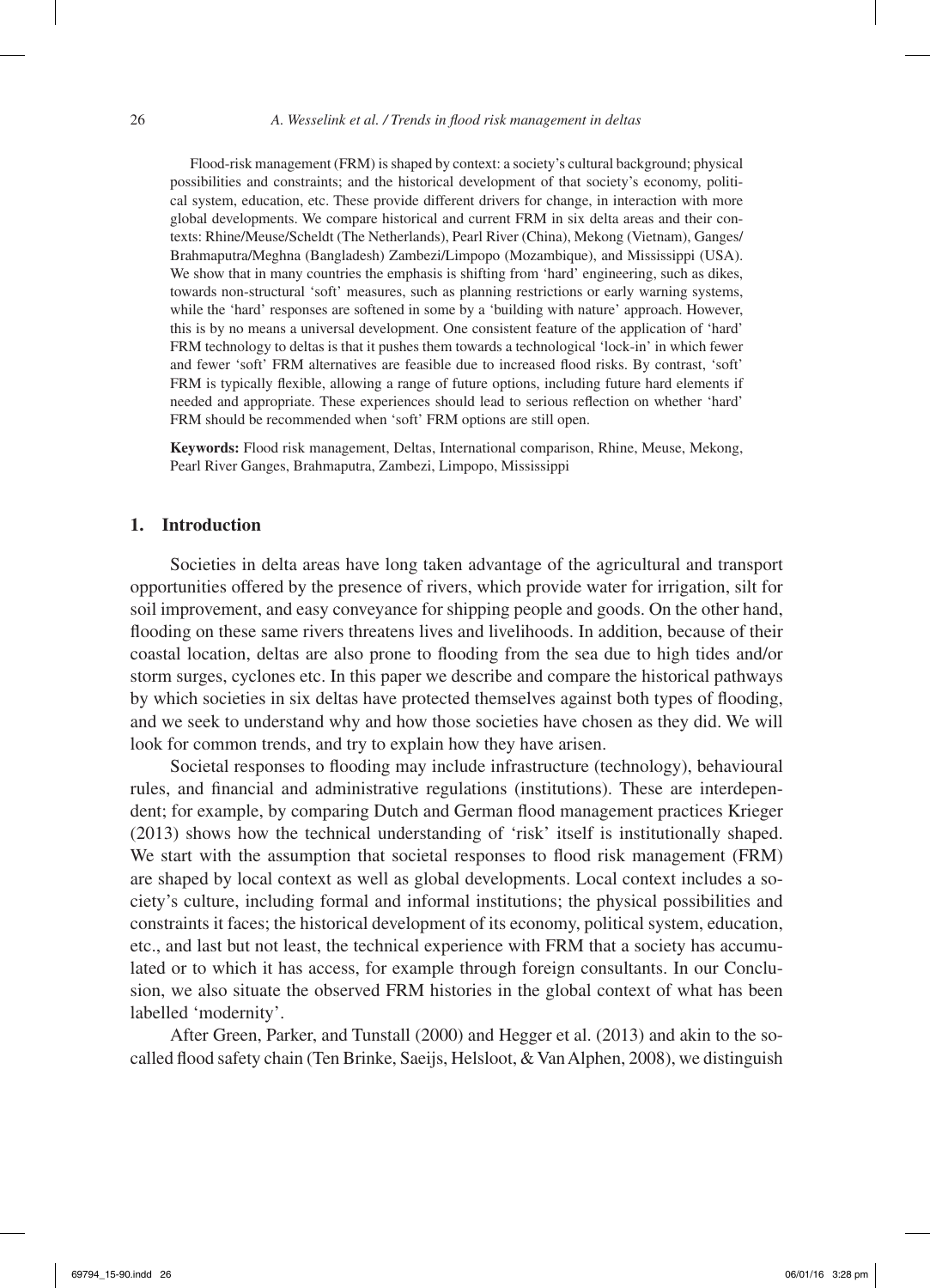five types of FRM measures; a combination of these make up the FRM approach at any one time in one delta:

- *Flood risk prevention:* reducing the consequences of potential flooding through landuse planning: steering property investment in floodplains (allowing, preventing or removing); relocation of essential services, utilities and infrastructure.
- *Flood protection:* protecting existing assets through 'hard' engineering, e.g. dikes, dams.
- *Flood mitigation:* diminishing the flood volume and timing itself through reduced urban drainage, rural land management practices and upland retention; e.g. 'room for the river' initiatives.
- *Flood preparation,* including warning systems, disaster planning.
- *Flood recovery*, e.g. rebuilding, insurance.

We shall pay special attention to the current (re)emergence of 'soft' FRM, which includes prevention, mitigation, preparation and recovery. A 'building with nature' approach to flood protection (option 2) is a borderline case which could also be classified as 'soft' FRM, depending on the relative amount of engineering and control. We will show that in many countries the emphasis is shifting from protection through 'hard' engineering, such as dikes, towards non-structural 'soft' measures, such as planning restrictions, while the 'hard' responses are softened by 'building with nature' approaches. This is by no means a linear, unidirectional, or universal development.

We note that the current use of the term 'flood risk-management' itself is a sign of a shift in the discussions on floods: a few decades ago 'flood defence' would have been the term in use, which has a much stronger association with hard engineering (Butler  $\&$ Pidgeon, 2011). On the other hand, 'management' still infers that control is possible; although the addition of 'risk' suggests that there is always a residual risk and that fail-free 'defence' is impossible. Most recently the notion of 'adaptive' or 'strategic' delta management is advocated in policy and research (Huitema et al., 2009; Medema, McIntosh, & Jeffrey, 2008), which connote a broader view on human habitation of deltas beyond flood risks alone.

Below, we provide (necessarily concise) descriptions of the history of FRM in six delta areas: Rhine/Meuse/Scheldt (The Netherlands), Pearl River (China), Mekong (Vietnam), Ganges/Brahmaputra/Meghna (Bangladesh), Zambezi/Limpopo (Mozambique), and Mississippi (USA). Overall these deltas share several socio-economic and water management characteristics, albeit at different scales and levels of detail. They are densely populated, house coastal megacities, and have great economic value because of international transport facilities, industrial development, and the investment in property related to both population and economic growth. They are located on low-lying plains and experience increasing flood risk from intense precipitation, (cyclonic) storm surges and high tides, global sea-level rise, and rapid urbanization and industrialisation. For each of these cases, we look into the history and current state of FRM and discuss the drivers for change.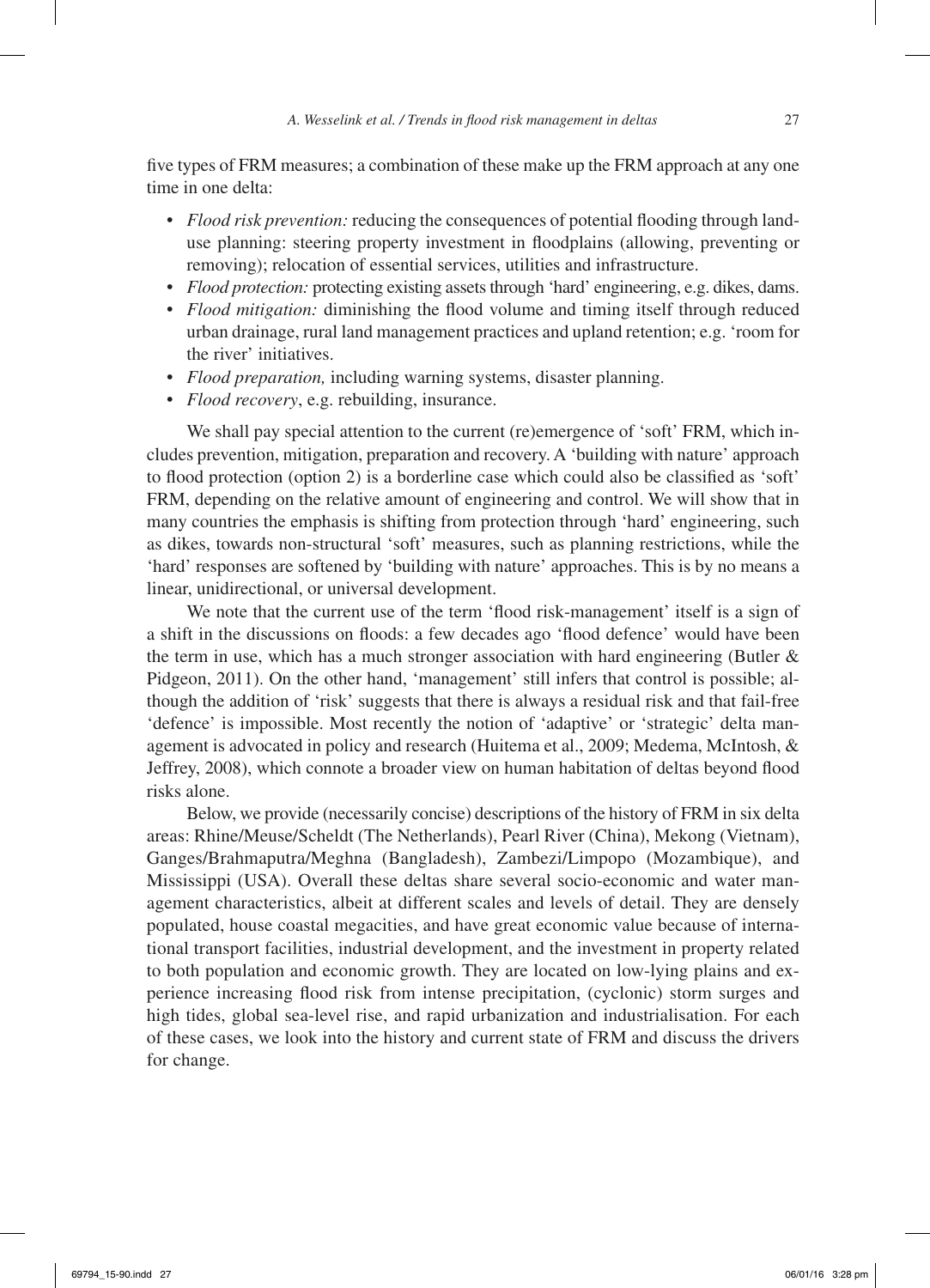# **2. FRM in six deltas around the world**

In the deltas under scrutiny, flooding originates from different sources: the ocean, rivers, rainfall, or groundwater. Depending on their origin, flood events have different characteristics: salt or fresh water, speed, spread and volume of deposited water, etc., which in turn affect their impact on society. In any flood event, multiple sources may be involved. Technically, it is possible to prevent all but the most extreme floods happening, as illustrated by the extensive drainage and flood defence system in The Netherlands, but the extreme scale of tropical rivers pushes engineering to or beyond its limits (Lahiri-Dutt, 2015). The usual FRM strategy to prevent flooding consists of (partly) surrounding land by embankments, or dikes, that prevent river and sea water from flooding the land some or all of the time. Excess rainwater and groundwater is either drained by gravity, which is possible as long as the land is above the level of the sea and/or river at least some of the time, or pumped out by mechanical means. We start with the Rhine/Meuse/Scheldt Delta in The Netherlands, showing an extreme of technical prowess but also its consequences. Whether the Dutch system should be taken as an example to be followed, as many Dutch experts like to think, is a question we will raise in our Discussion.

#### *2.1. Rhine/Meuse/Scheldt Delta (The Netherlands)*

With a combined catchment area of  $244,000 \text{ km}^2$  and an average discharge of 3370 m<sup>3</sup>/s, the delta of the Rhine, Meuse and Scheldt in The Netherlands has a relatively modest size. The first embankments in The Netherlands were constructed in the 10th century (Huisman, 1998; Te Brake, 2002; Van de Ven, 1993). Over time they had to be heightened and strengthened at regular intervals because an absence of regular flooding causes the land level to drop relative to the water level due to compaction of unconsolidated floodplain sediment. In natural deltas this is largely compensated by fresh sedimentation, but when the land is enclosed by dikes (Figure 1), continuing subsidence renders protection ever more difficult in the long run. The result is known as 'technological lock-in': past choices made to protect the land lead to a vicious cycle of investment in ever more advanced technology in order to keep the water out (top half of Figure 1) This is precisely what happened in The Netherlands.

Despite the relatively advanced Dutch protection system being in place, the 1953 flood disaster in the Rhine/Meuse/Scheldt delta caused severe damage and nearly 2000 deaths. Subsequently, exceptionally high flood protection standards were incorporated in law, protecting most of the country to return periods of  $1250$  to  $10,000$  years<sup>1</sup>. A large flood defence programme, the Delta Plan, was initiated, including the construction of large dams to close off estuaries and the reinforcement of dikes where access to the harbours of Rotterdam and Antwerp had to be guaranteed (Bannink & Ten Brinke, 2006).

<sup>&</sup>lt;sup>1</sup>Recently, the calculation of flood protection norms was changed from being based on the return period of design discharges to being based on the risk of inundation. For the sake of being able to compare Dutch figures with other countries, we mention the old norms here. In the new system, protection levels are maintained or increase compared with the old system (Deltaprogramma, 2014).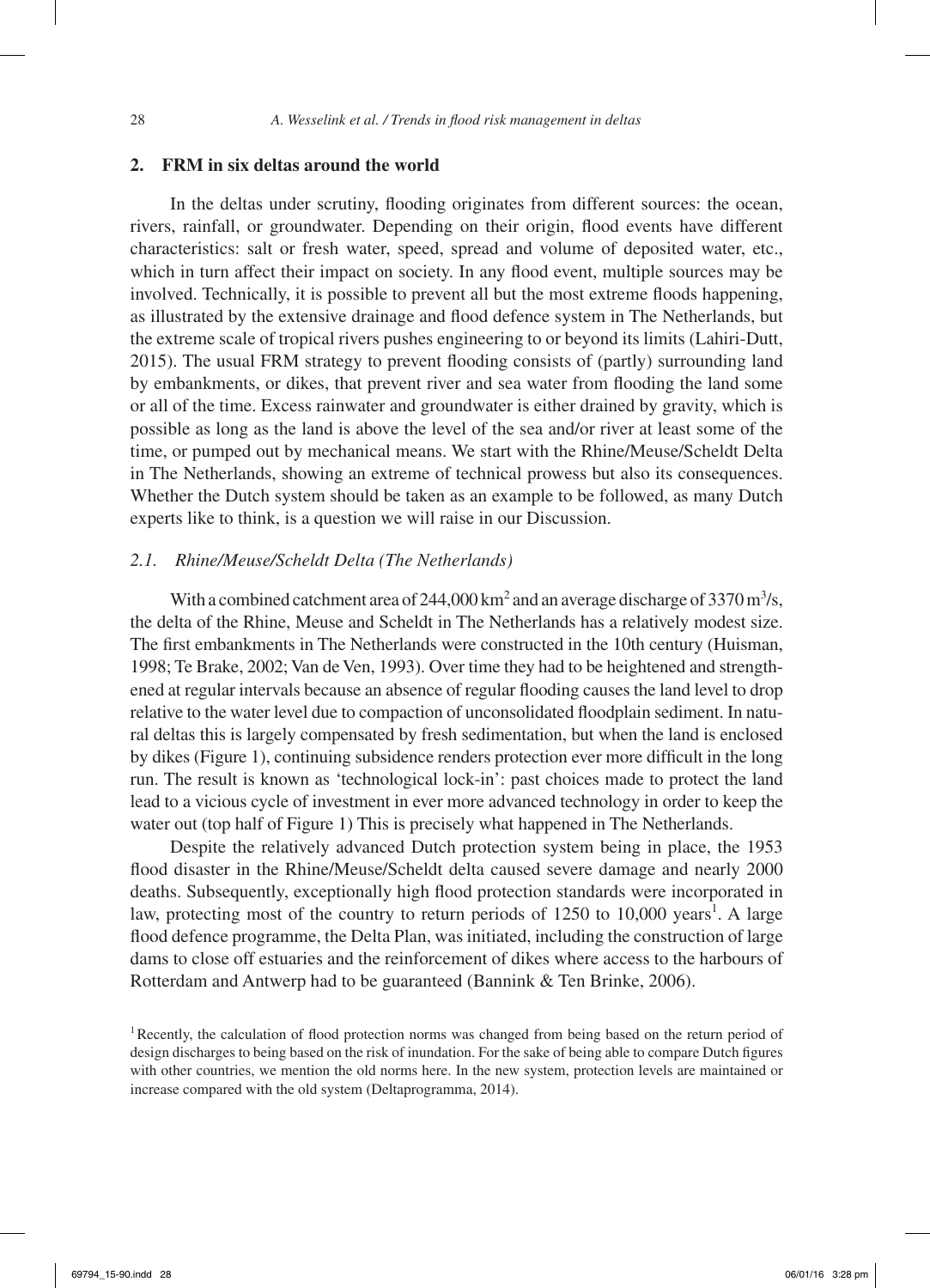

Figure 1. History of FRM technology and subsidence in The Netherlands (source: Huisman, 1998)

The 1970s marked the start of an 'ecological turn' in Dutch water management (Disco, 2002). Societal pressure, but also the growing professional doubts about environmental impacts of large-scale engineering, were instrumental in a decision not to close off the last estuary, the Oosterschelde (Bijker, 2002). Instead, civil engineers rose to the challenge of designing a storm surge barrier which would provide flood protection when necessary but which is usually open to maintain the existing ecosystem dynamics. This can be considered a precursor of 'softer' protection, though still based on very 'hard' engineering. In response to river flooding in 1993 and 1995, a second Delta Plan (Deltacommissie, 2008) developed a new FRM strategy to respond to new economic conditions and climate change (cf. Tol, van der Grijp, Olsthoorn, & van der Werff, 2003). This is still mainly based on protection, even increasing return periods to 100,000 years, but including moves towards 'soft' FRM as described below (Wiering & Arts, 2006; Zegwaard, Petersen, & Wester, 2014). The subsequent Room for the River programme includes these changes towards 'soft' FRM. In this programme the river channel and floodplains are widened where necessary and possible, and floodplains are re-connected to river channels in order to 'renaturalise' the river and increase storage capacity (Van Staveren, Warner, Van Tatenhove, & Wester, 2014; Warner, Van Buuren, & Edelenbos, 2013). These floodplain modifications also have a spatial planning element. However in practice, cost considerations and inhabitants' protests often mean that 'hard' protection measures are implemented rather than 'soft' FRM (Roth & Warner, 2007).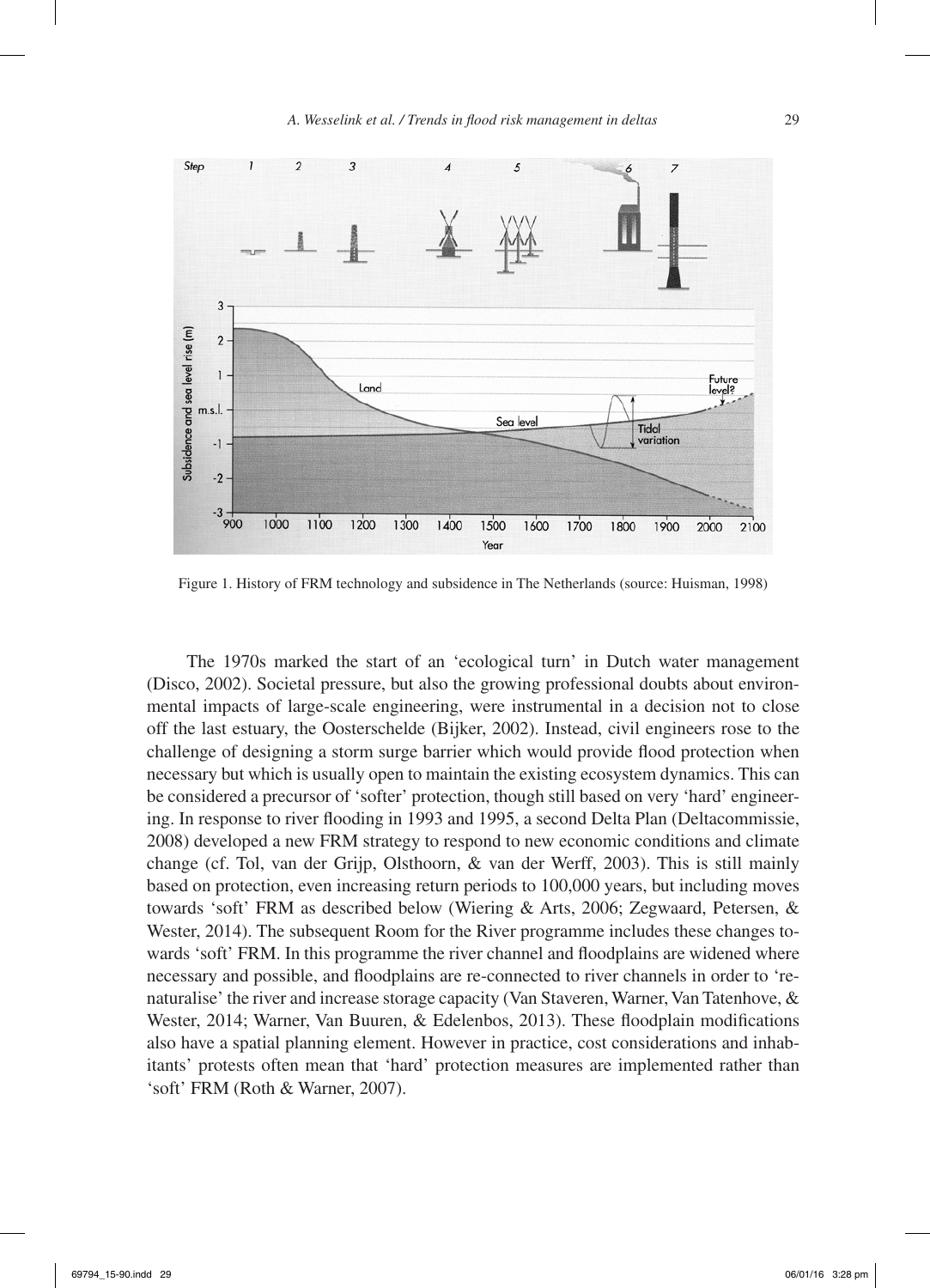More recently, 'greener' strategies have also been incorporated in coastal zone management (Studio Coastal Quality, 2013). several 'Building with Nature' pilot projects are being implemented to learn how coastal flood protection measures can be developed that benefit from, and are supported by, existing coastal ecosystem dynamics (De Vriend & Van Koningsveld, 2012). The Sand Engine project combines a 'hard' measure (artificial sand addition) with 'soft' natural processes (sea currents gradually spreading this sand along the Dutch coast) to offset coastal erosion over a period of 10-12 years (Janssen, Van Tatenhove, Otter, & Mol, 2014).

The most recent shift in the Dutch FRM is represented by the multi-layer safety (MLS) concept (Government of the Netherlands, 2009). It recognises that flood management is not only an engineering affair (i.e. protection, possibly including 'soft' versions), but that landuse planning, early warning and evacuation should be integrated in FRM. The ubiquitous flood insurance opportunities in the USA and elsewhere are a no-go topic in Dutch FRM, with minor exceptions (Botzen & Van den Bergh, 2008). The scope for improvement in early warning communication and evacuation plans is large, considering the low levels of flood awareness in Dutch society generally (Kolen, Hommes, & Huijskens, 2011; Terpstra, 2009). However, local pilots found that the economic feasibility of investing in existing structures is generally higher than for new interventions in spatial planning (Tsimopoulou, Vrijling, Kok, Jonkman, & Stijnen, 2014), illustrating the technological lock-in in Dutch FRM.

Increased prosperity, collective organisation, and the accumulation of technical knowledge enabled the Dutch to reduce individual and societal risks with increasingly costly and technologically complex interventions. However, the success of 'hard' protection severely limits the possibilities for testing 'soft' FRM options due to the lock-in created by enclosing the land by dikes: the dikes are 'hard' boundary conditions for Dutch FRM (Wesselink, 2007). Developments towards 'soft' FRM remain 'add-ons' as Dutch FRM remains locked-in into doing FRM by protection.

#### *2.2. Mississippi River Delta (USA)*

The Mississippi River drains 3,300,000 km<sup>2</sup>, or 41% of the USA (excluding Alaska and Hawaii) into the northern Gulf of Mexico (Kemp, Day, & Freeman, 2014). The modern delta, which began forming about 7,000 years ago, is a classic 'bird's foot' delta, in which sediment flux exceeds erosion by tidal and near-shore processes, building elongate distributary arms into the ocean. These natural processes, as well as recent human interventions, have created unique flood risks to the human population now occupying this area. Subsidence is the first cause of flood risk. Sediment deposition loads the earth crust in the delta, and causes it to subside due to its weight. Prior to human modifications, this subsidence was counterbalanced by sediment accumulation, but protection by levees (dikes) now precludes sedimentation over large delta areas. In addition, the suspended sediment load to the Gulf of Mexico has declined by over 70% since 1850 (Kesel, 1988; Meade & Moody, 2009) due to upstream dams and other human modifications (Jacobson, Blevins, & Bitner, 2009). Sand and gravel load, which is important for the initiation and maintenance of delta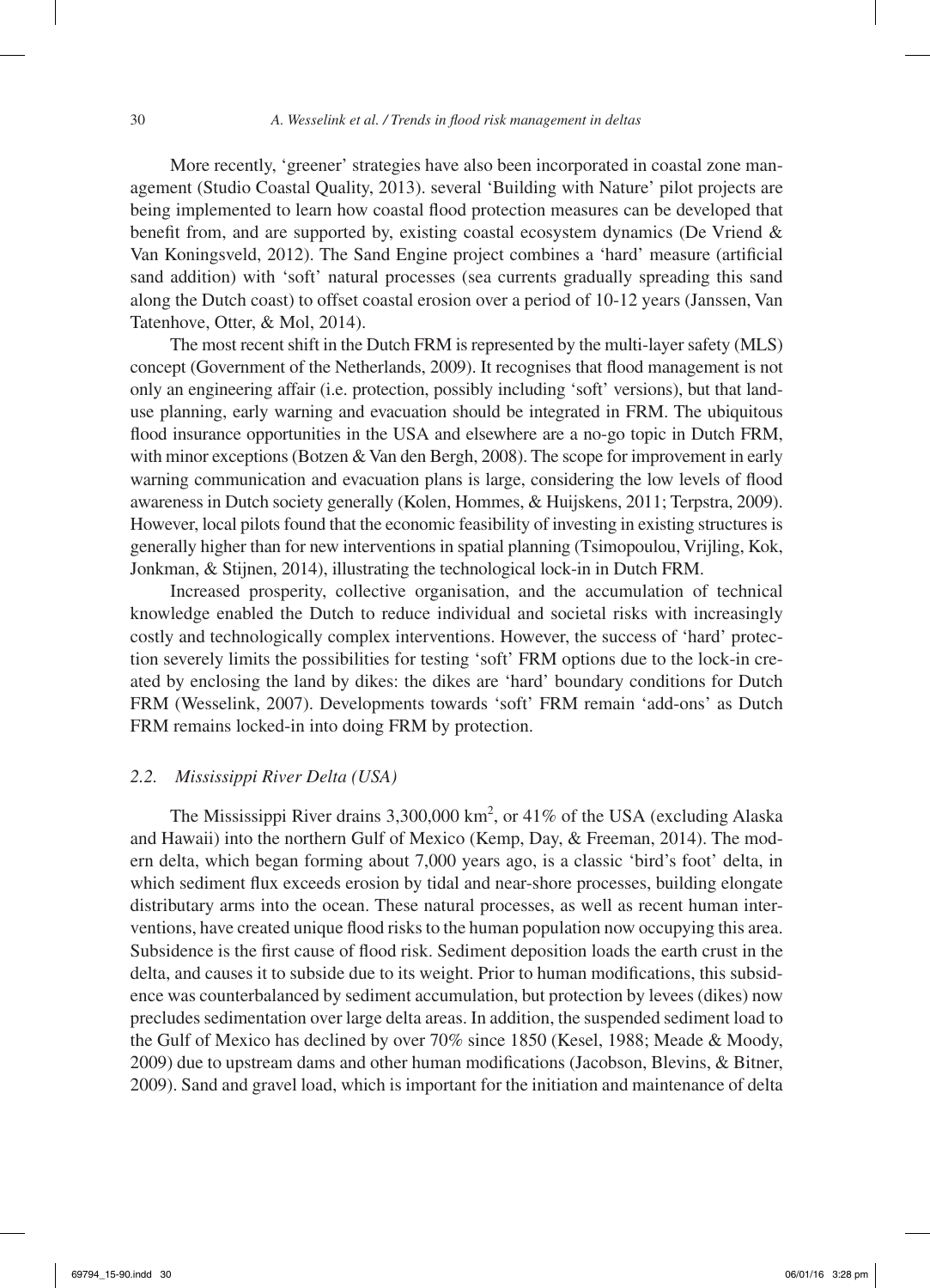and coastal shoals, has declined even more (Meade & Moody, 2009). Subsidence is further compounded by compaction and oxidation of recent sediments and by groundwater and oil and gas extraction. Total subsidence is 5-6 mm/y near New Orleans, increasing to over 20 mm/y in the coastal area (Dixon et al., 2006). Some occupied areas now lie 3 meters below sea level (Dixon, 2015).

Alongside subsidence, the other major contributor to flood risk in the Mississippi Delta is degradation of coastal wetlands. The construction of 15,000 km of canals to facilitate navigation and oil and gas production caused the remaining sediment to be deposited in the Gulf of Mexico rather than the delta (Kemp et al., 2014). The resulting cumulative wetland loss is now over 25% of historic Mississippi Delta wetlands (Couvillion et al., 2011). Shrinking delta land and degraded delta ecosystems significantly increase risk of storm-surge-driven coastal flooding. The Mississippi River Delta is among the most vulnerable to catastrophic flood damages worldwide, a threat however that is broadly mitigated by US wealth and investment in flood control (Tessler et al., 2015).

In contrast to Dutch FRM, the USA has long emphasised prevention through landuse planning and recovery through insurance. In this domain, reform bills were recently discussed that tended towards risk-based insurance rates. This would generate sufficient revenue to cover future flood losses and better address the individual responsibility of floodplain occupants (Bergsma, 2015). The fact that this discussion takes place at all is an indication of a fundamentally different view of whose risk FRM is dealing with: one that requires collective action (Netherlands) or one where taking risks is seen as individual choice (USA) (Bergsma, 2015). However, the 2005 storm surge during Hurricane Katrina re-focussed FRM towards 'hard' protection. The surge breached the flood-control system protecting New Orleans and surrounding areas, killing 1322 people and causing US\$83 billion in property damage (Kron, 2015). Johnson, Fischback, and Kuhn (2015) propose that the disaster was as much due to decades of indecision, errors in design, and insufficient funding as the storm's intensity at landfall. In fact, the history of US FRM largely matches the history of flood disasters on the Mississippi River. Floods in 1849 and 1850 sparked two sweeping scientific and engineering studies (Ellet, 1850; Humphreys & Abbot, 1876), leading to the first national US FRM strategy of 'levees only.'

Prior to 2005, many US experts had argued for the need to include other, 'softer' FRM approaches. Already in the 1940s the 'levees-only' strategy was rejected in favour of a comprehensive toolkit including land-use planning and insurance schemes (e.g., Arnold, 1981; White, 1945), and some of these were indeed initiated. One such measure was the US National Flood Insurance Programme (NFIP), enacted in 1968 to curtail flood damage through government subsidized insurance and land-use limitations (albeit with porous controls on its implementation) (Bergsma, 2015). Another example of 'softer' FRM is the 1990 Coastal Wetlands Planning, Protection and Restoration Act through which up to US\$1 billion was invested in over 100 coastal restoration projects in Louisiana. A number of such forward-looking projects can be identified across the USA, but the national strategy for river, delta, and flood management remains overwhelmingly and unequivocally focused on engineering structures.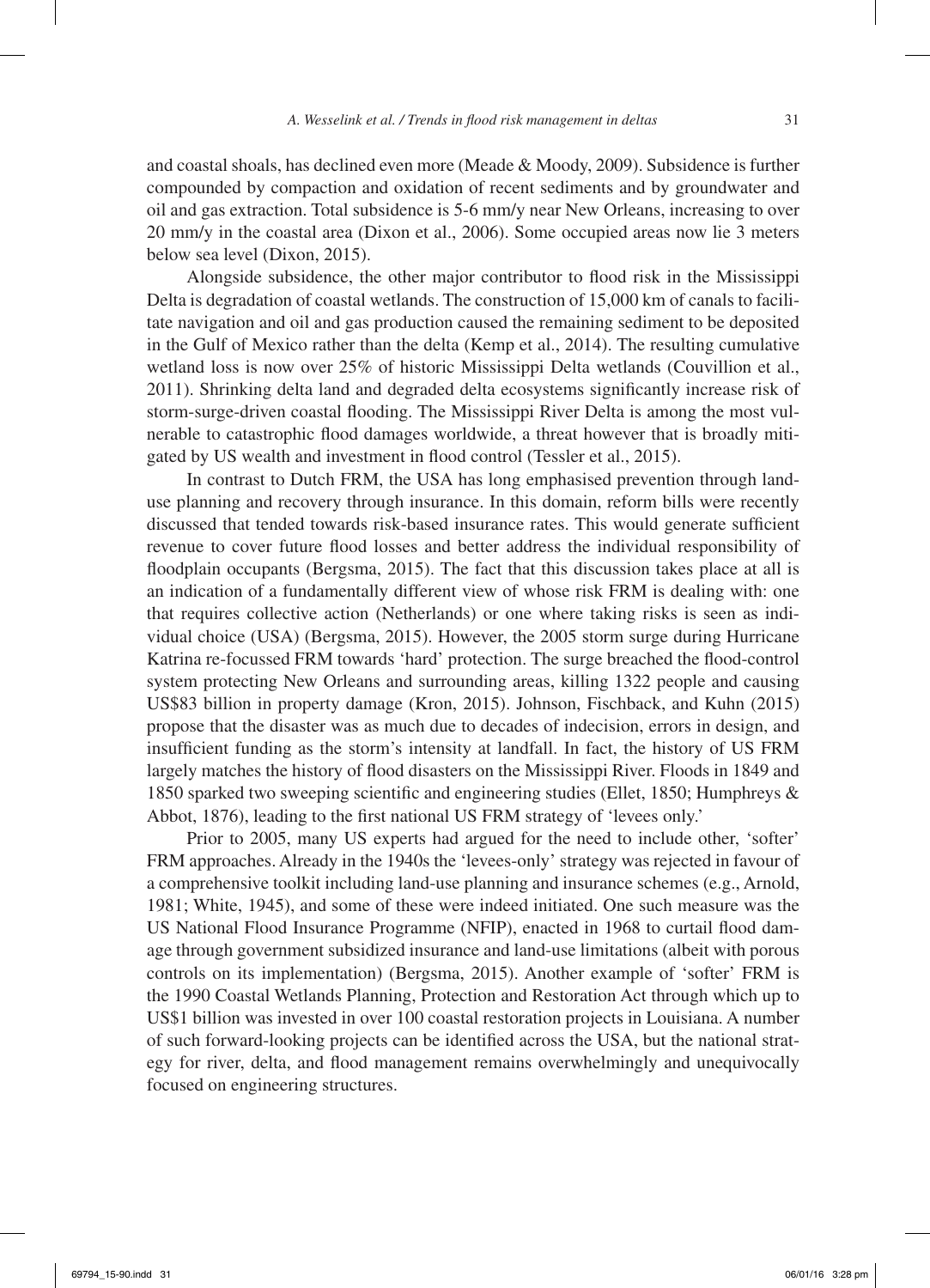In the initial years following Hurricane Katrina, governmental investment focused on 'hard' protections for New Orleans and surrounding delta areas. As of the 10-year anniversary of Katrina, US\$14.5 billion has been spent on repairs, expansion, and/or (remedial) construction of over 250 km of levees, a large new storm-surge barrier, pumping stations, and canal closing structures. Recent modelling confirms that this Greater New Orleans Hurricane and Storm Damage System now provides protection against events with a return period of over 100 years (Johnson et al., 2015). However, with the initial surge of engineering construction came the recognition that these structures alone would not provide adequate or long-term protection. Following Katrina, governing US agencies including the US Army Corps of Engineers and the Federal Emergency Management Agency (FEMA) have reportedly 'adopted a flood risk management paradigm' (Galloway, 2012) – as opposed to flood control only. Even the American Society of Civil Engineers, long an advocate for infrastructure investment, professes that 'since Katrina struck, the nation has begun to shift from a mind-set of controlling floods to one of recognizing that absolute protection against these natural hazards is not possible'.

More tangibly, the 2012 Comprehensive Master Plan for a Sustainable Coast (Coastal Protection and Restoration Authority of Louisiana [CPRA], 2012) calls for a further US\$50 billion to be spent on the Mississippi Delta and coastline over the next 50 years, split approximately equally between further 'hard' protection and a broad range of 'softer' measures. The latter include sediment diversions, pumping of dredged sediment to establish and maintain delta and coastal shoals, closure of hydrologic conduits such as the Mississippi River Gulf outlet and some of the delta canals, and additional mitigation measures such as the elevation, flood-proofing, and relocation of individual homes and other buildings (CPRA, 2012). Detailed risk modelling suggests that this US\$50 billion investment reduces total average annualized flood damages in the Mississippi Delta region from US\$21 billion to US\$4.85 billion (Johnson, Fischback, & Ortiz, 2013), a residual risk that is considerably reduced but still substantial. 'Softer' FRM in the Mississippi Delta significantly outstrips other such efforts elsewhere in the USA. Costs are high, but fundamental questions are now being addressed, such as the relative importance of sand vs. silt for wetlands restoration (Kemp et al., 2014), and options for gradual physical and social retreat of barrier island systems in the face of coastal erosion and sea-level rise (Campbell, Benedet, & Gordon, 2005). Despite these efforts, the Mississippi Delta remains a very hazardous place to live and work, with long-term challenges from subsidence, sediment starvation, and climate-driven sea-level rise.

# *2.3. Pearl River Delta (China)*

Over the last two millennia, successive Chinese empires have gained extensive experience with FRM. The 'hard' engineering approach (i.e. dike building) has been utilized since the Tang Dynasty (around 8th century AD). Later the Chinese also constructed embankments to make polders and reclaimed marshy land so that, 'by the twelfth century the whole Yangtze Delta was covered with polder fields' (Lewis, 2009, p.134). The population density of Chinese deltas increased significantly during the Tang Dynasty due to trade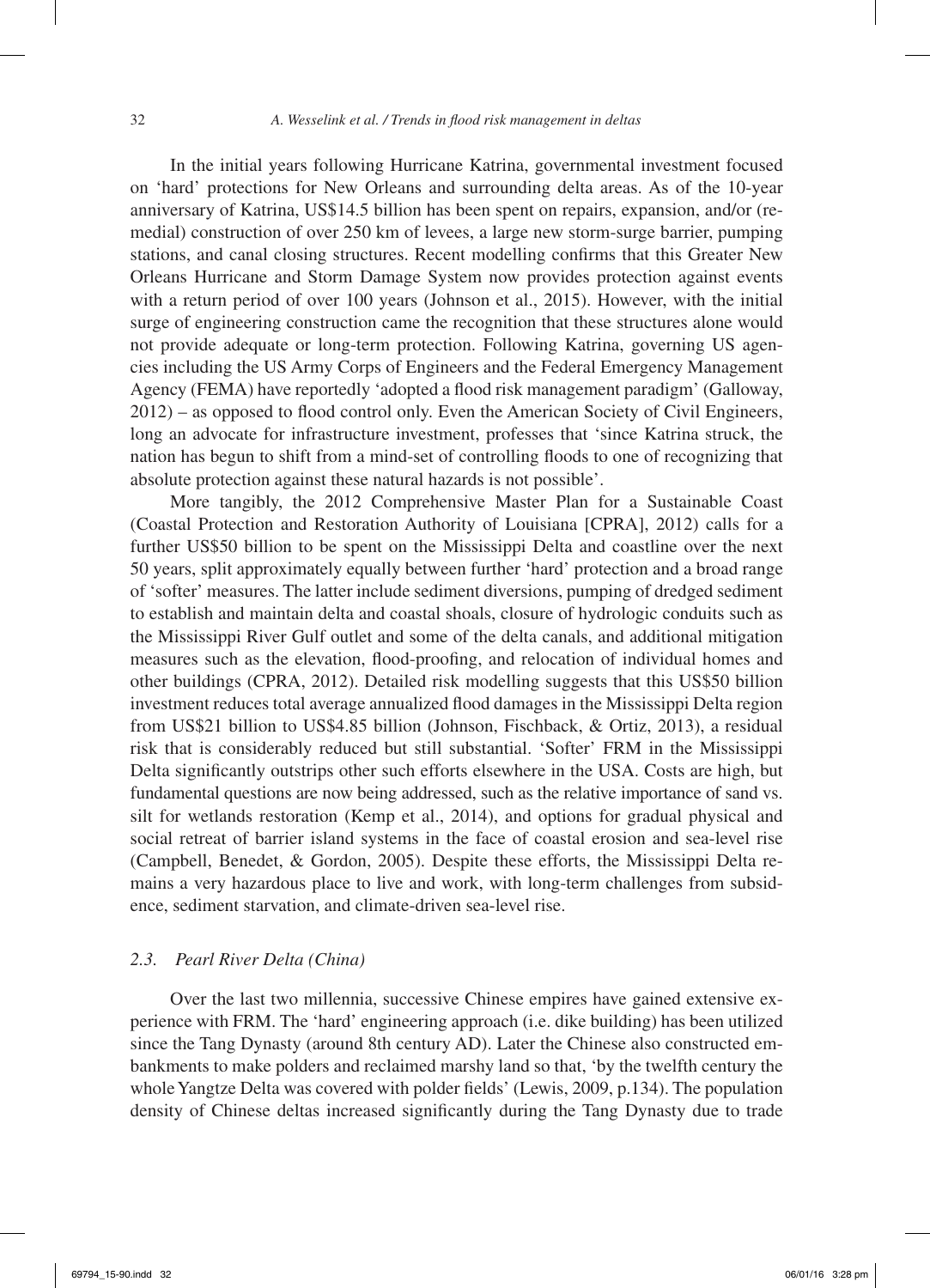and employment opportunities, accelerating southward and eastward population migration (Zeng & Huang, 1987). Increasing populations placed stress on food production in the low-lying deltas; dikes were built to protect cultivation and guarantee agricultural production there, with paddy cultivation, sugarcane and fish ponds doubling as rice paddies (Zong et al., 2013).

Until recently, FRM in the Pearl River Delta was not as technically advanced as in the Yangtze Delta. Weng (2007) reports that about 433 dikes were built on the Pearl from the time of the Tang Dynasty to the Qing Dynasty (19th century), at a total length of 1897 km. However, since the 'open-door' policy in the late 1970s, economic growth has spurred economic development. World-class container ports (i.e. Hong Kong, Shenzhen and Zhuhai) and foreign investment mean that the delta now accounts for over 20% of China's GDP. Rapid economic growth boosted migration, and the population increased more than tenfold within three decades. The delta has become one of the world's most urbanized deltas. Municipal authorities have to find plenty of new land to satisfy rising demand, and coastal wetland reclamation was initiated recently (Chan, Wright, Cheng, & Griffiths, 2014). Over 86% of the Pearl River Delta coastal area currently relies on 'hard' infrastructure, such as dikes and sea walls, for flood protection (Cai, Huang, Tan, & Chen, 2011). However, the protection standard remains low: from 10 to 50-year return periods. Some scholars predict that by 2030 over 80% of the Pearl River Delta's low-lying area would be flooded by a 1-in-100 year storm surge if the sea level were to rise by 30 cm. Such flooding would impact about 1 million homes and cause over 40 billion US\$ in economic losses (Chan, Adekola, Mitchell, Ng, & McDonald, 2013b; Zhang, Xie, & Liu, 2011).

There remains little sign of strategic FRM in the Pearl River Delta, with much *adhoc* construction of levees, embankments, and sea walls; extensive new infrastructure is being constructed in the Pearl River Delta (Zhou & Cai, 2010). Decision-makers and practitioners focus on their designated separate roles, disregarding overarching issues such as environmental sustainability, for which 'soft' FRM approaches would be considered. The Ministry of Water Resources (at national, provincial and municipal scales) is the government institution that manages all kinds of flooding in China (Chan, Adekola, Mitchell, & McDonald, 2013a). The majority employed at this 'Bureau' are water engineers, preferring engineering solutions (Cosier & Shen, 2009). They are not required to consider wider approaches that may address the socio-economic, environmental and climate change issues (e.g. spatial planning and land use, flood-proofing of infrastructure, emergency evacuation plans, financial tools for flood recovery, flood insurance, etc.).

In the last two decades, Hong Kong and Shenzhen municipal flood authorities spent over US\$5 billion on flood protection engineering, regulating the river so as to increase the return period of floods from 5 to 50 years, and 200 years in urban areas. In rural areas, where no such work has been undertaken, return periods are in the region of 0.5 to 2 years. The limited view on FRM is exemplified by the recent governmental strategic housing plan to 2050, which does not consider existing flood risk and climate change issues (Guangdong Province, 2011). Planning authorities at all levels (regional, municipal, districts and towns) are disconnected from FRM institutions such as the Guangdong Water Bureau (provincial) and the Drainage Service Department in Hong Kong (municipal).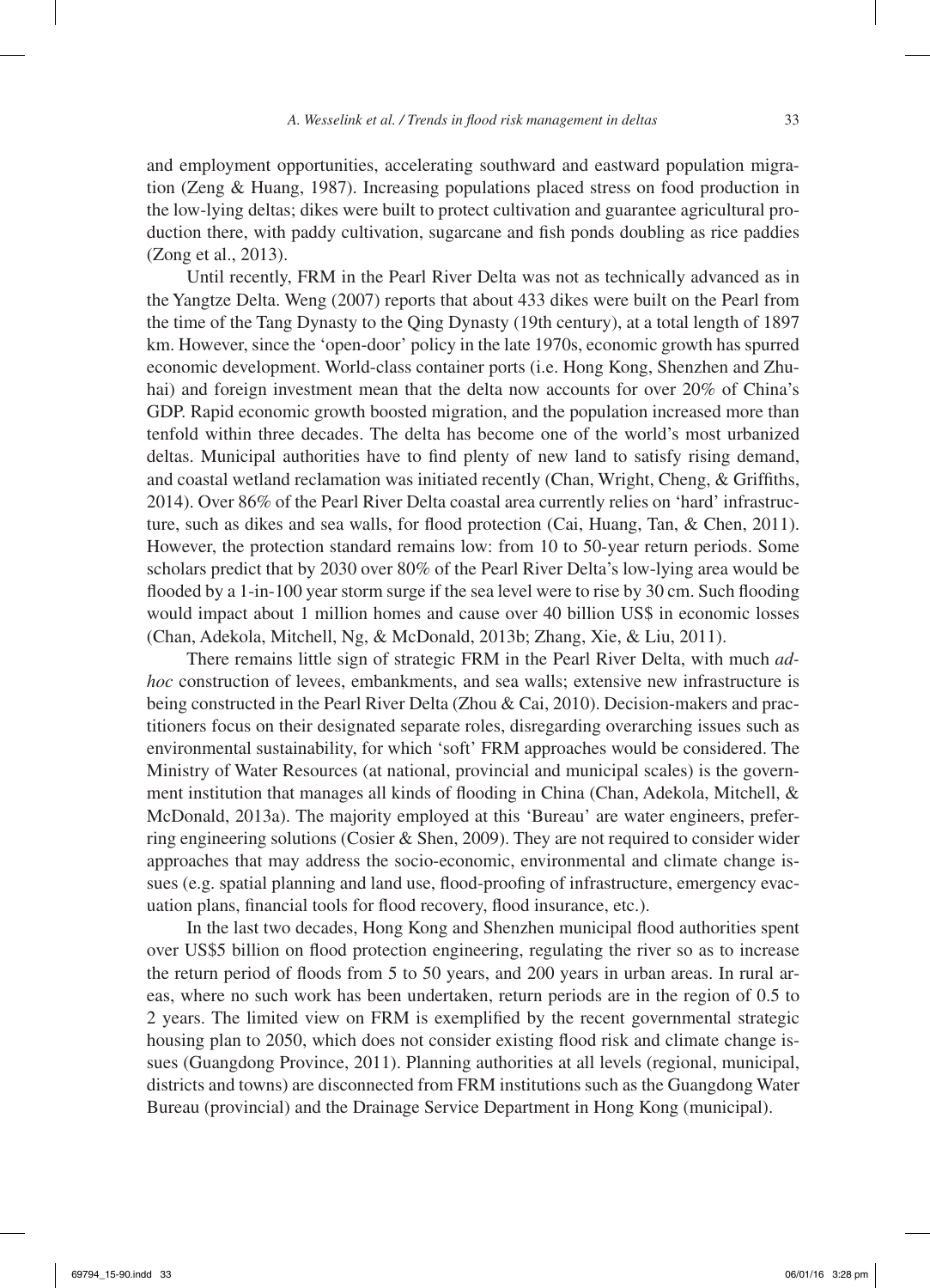The current disjointed governance of the Pearl River Delta is the major barrier to achieving 'softer' flood management (Chan et al., 2013b). However, recently Chan et al., (2013a) found that authorities such as the Drainage Service Department in Hong Kong have shifted their visions towards 'softer' FRM<sup>2</sup>. They realised that there was a lot of dissatisfaction from the public about previously built hard engineering measures (Chan et al., 2013b). Environmentally friendly measures were initiated in the early 2010s, for example in the development of 'soft' FRM in the Shenzhen River Regulation Project Stage IV, where the authorities adopted a 'building with nature' approach to regulating the last part of the Shenzhen River. This project preserves the existing meanders and river-bed level and uses in situ natural river bed materials. It also constructs large flood storage ponds for FRM by preparation. This pioneer 'soft' FRM project could become the model for other cities in the Pearl River Delta. For the first time, green groups (e.g. World Wide Fund for Nature and Bird Watching Society) responded positively to FRM plans, because damage to local habitats has been greatly reduced. In another recent example, the Drainage Service Department in Hong Kong is working on a mangrove scheme for a 'building with nature' type FRM (Chan, Ching, & Erftemeijer, 2011).

# *2.4. Mekong River Delta (Vietnam)*

While large-scale hydraulic projects including dikes started in the 11th century in the northern Red River Delta, such schemes did not exist in the southern Mekong Delta until recently, due to less intensive settlement (Devienne, 2006). The physical dynamics of the Mekong River are unique, with large-scale seasonal flooding in the upper Delta. These floods have made the inhabitants of the Mekong Delta world-famous for their capacities for 'living with water' and 'living with floods'. The land was long managed for paddy cultivation, with 1-2 harvests a year. Infrastructure consisted of small drainage canals, low 'August dikes' that protect the land until August, then allow monsoon peak flows to flood the land and fertilise it. This system survived largely intact until reunion with the North in 1975, with significant shifts in FRM thereafter (Evers & Benedikter, 2009). Regions that used to be subject to seasonal flooding now have been diked. Relative sea-level rise has meanwhile increased flood risk in coastal regions (Syvitsky et al., 2009). The following analysis puts the current revival of a 'soft' FRM approach for the Mekong Delta in a historical context.

The Mekong Delta has been the arena for global and regional geo-political struggles for a long time, with profound impact on FRM (Biggs, 2012; Sneddon, 2012; see also Scott, 2012). The first large-scale interventions in the Mekong Delta took place in the late 19th century under French colonial rule. French engineers set out to 'pacify' the region, extending navigable canals and building permanent settlements on the reclaimed land to attract investors from Europe (Biggs, 2008). Later most of their reclamation work took place to fight nationalist groups who were able to hide in unreclaimed reed beds. The idea of 'casiers' was imported from the North Vietnamese Red River Delta: a piece of land

<sup>2</sup> http://www.dsd.gov.hk/EN/Flood\_Prevention/Ecological\_Enhancement/Introduction/index.html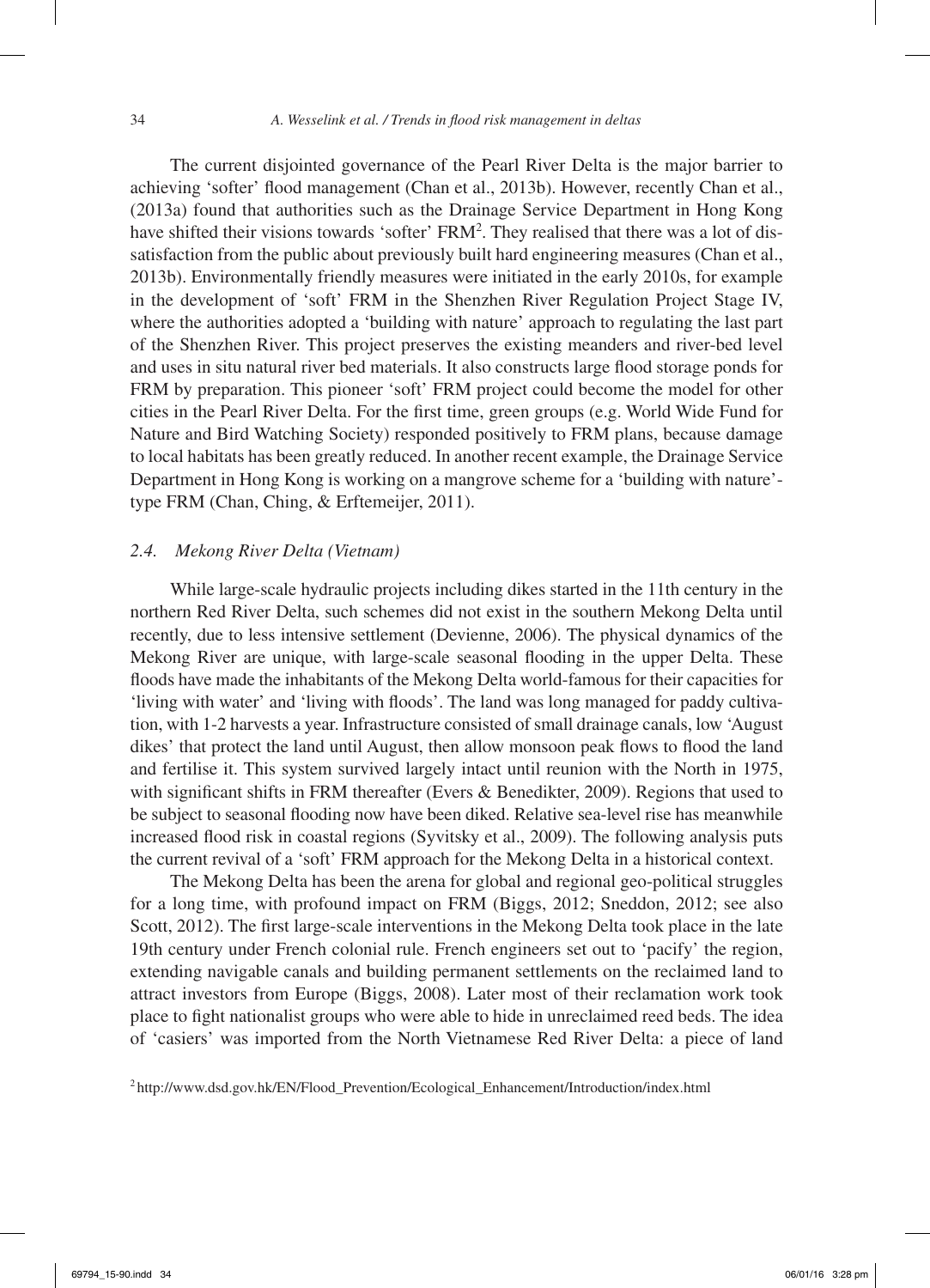protected by surrounding dikes (like Dutch 'polders'). When Americans took control over the region from the French, they continued with these 'nation building' activities, stimulating economic development to politically stabilize the region (Biggs, Miller, Hoanh, & Molle, 2009; Sneddon, 2012). In this light the Chief of the Tennessee Valley Authority, David Lilienthal, was commissioned in 1966 to come up with a plan for the Delta. This was a novel shift from a regional to a Delta scale (Käkönen, 2008). This Delta Planning exercise was repeated in 1974 by a Dutch-led team (Biggs et al., 2009). During the Vietnam War (1955-1975), irrigation and water-control infrastructures were poorly maintained, yet still the Delta as a whole produced an increasing amount of rice thanks to land-redistribution to farmers and the introduction of high-yield rice varieties (Pingali & Xuan, 1992).

After the country was reunited in 1975, the drive to collectivize the economy dramatically decreased rice production. In response, a goal was set in 1986 to make the Mekong Delta Vietnam's rice bowl producing three harvests per year. The 1990s saw improvements to the canal system as well as increased economic liberalisation. From 1996 dikes were constructed to protect urban areas from flooding with recurrence periods up to 100 years, and to fight salinity intrusion in the coastal areas. From 1996 to 2000 a new round of construction of embankments, high dikes, and sluice gates to control the Mekong River took shape (Biggs et al., 2009). Operation and maintenance of these structures requires large government expenditure (Evers & Benedikter, 2009).

Around 2000, negative effects of this protection-oriented FRM started to be discussed: increased salinity, reduced sedimentation, reduced fertility, impaired fisheries, and increased flooding downstream. In all, the Mekong Delta highlights how local FRM reflects global and regional politics (Biggs et al., 2009; Dore & Lazarus, 2009; Käkönen & Hirsch, 2009;), culture (Zink, 2013), and economic (Biggs, 2008, 2012). This historical path has resulted in a situation where, as Käkönen (2008) suggested, the Mekong is at a crossroads between continuing on the infrastructure-intensive strategy (FRM by protection) and switching to more 'soft' and adaptive ways. In the light of uncertain future developments upstream in the Mekong and relative sea-level rise, this is addressed by the most recent Mekong Delta Plan (MDP) (2013), in which Vietnam and The Netherlands collaborate. The MDP suggests the revival of the traditional system of living with floods in the upper delta as a realistic possibility, implying a move away from triple rice harvests towards a controlled flooding season and a renewed interest in August dikes. In locations where hard defences have already been constructed, sluices can be added to allow flood water in at the appropriate times.

# *2.5. Ganges/Brahmaputra/Meghna Delta (Bangladesh)*

The Ganges/Brahmaputra/Meghna delta encompasses 280 rivers, covering most of the country of Bangladesh. It is the largest delta in the world draining almost all of the Himalayas, the most sediment-producing mountains in the world. The combined flow of the Ganges, Jamuna (the downstream continuation of the Brahmaputra), and Meghna Rivers are delivered to the Bay of Bengal through the Lower Meghna River (Akter, Sarker,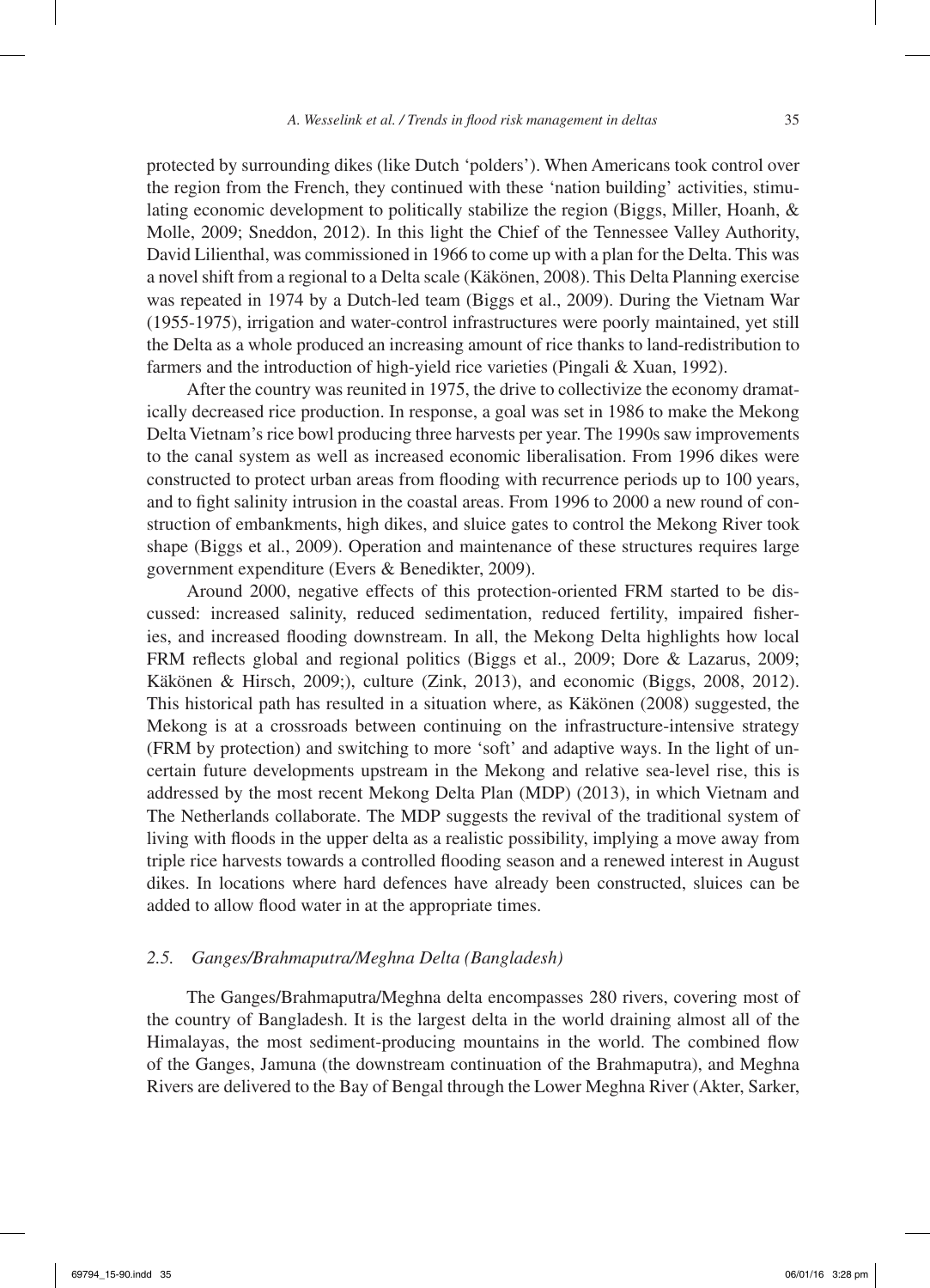Popescu, & Roelvink, in press), a total of 1 trillion m3/year of water and 1 billion tonnes/ year of sediment. With 170 million people living in a vast, low-lying coastal plain, the delta is perceived to be at great risk of increased flooding and submergence from sea-level rise (Auerbach et al., 2015). In the upstream delta, riverine floods are common. Traditionally, seasonal dikes maintained by tenant farmers' collectives keep water out during the dry season, but are overtopped in the monsoon season, a system resembling the August dikes in Vietnam. Normally, 25-30% of the delta area is inundated by the seasonal monsoon. These floods are valued by rural people, because they are beneficial to land fertility, fisheries, ecosystem services, and transportation (Huq, 2014). Flooding due to high sea levels, induced by storm surges or monsoon wind, occurs in the coastal areas. Sometimes extreme flood events are caused by a combination of high sea level and high discharges in the major rivers systems. In extreme flood events, 50-70% of Bangladesh can be inundated.

Bangladesh has received much international attention regarding its vulnerability to flooding. After devastating floods in 1954/55, the then East Pakistan government (ruling over what is now Bangladesh) asked the United Nations for help. Plans were established mainly focussing on protecting agricultural lands from flooding, with World Bank, USAID and Dutch funding and input. Plans included large dams upstream (in India), principally for hydropower generation but the buffering effect would also benefit FRM. The plans also proposed the large-scale construction of embankments that would protect areas to a 20-year return period (East Pakistan Water and Power Development Authority, 1964). Since then, FRM has gone through several cycles of learning from the problems triggered by successive solutions (Chowdhury, Rahman, & Salehin, 1997; Hossain, 1994; Huq, 2014). In the 1960s, severe river erosion caused the newly constructed embankments to fail year after year. In addition, lack of sedimentation lowered the enclosed land, causing drainage to fail and create water logging (Auerbach et al., 2015). The 1970s saw the introduction of sluices to remedy water logging. Again, problems arose because siltation of the rivers resulted in blockages, preventing the inflow of irrigation water and outflow of drainage water. Farmers started to draw groundwater instead, but pumping increased subsidence, lowering of the water table, and aquifer depletion. This happened at a time when modernisation of agriculture in general was taking place (the Green Revolution).

The 1980s saw a scaling-up of engineering projects. Following devastating floods in 1987 and 1988, a Flood Action Plan (FAP) sponsored by the World Bank and the Asian Development Bank was formulated. This multi-year effort expanded the engineering measures begun in the 1950s (Rashid & Rahman, 2010) but also recognised that the construction of river and coastal embankments to provide full flood protection was not feasible (Brammer, 2010). The FAP was presented as an interdisciplinary assessment of water risk and vulnerability. It included FRM as part of integrated water management, and proposed more inclusive decision-making. However, overall the 'hard' FRM strategy was not challenged. The FAP faced extensive criticism (e.g. Brammer, 2010), not least because the integration promised was difficult to achieve in practice (Cook & Wisner, 2010). The overall result of these several decades of FRM planning and implementation is a system where some rivers are now dead because they have become disconnected from the network. Land levels continue to decrease due to subsidence and salinity continues to increase, for lack of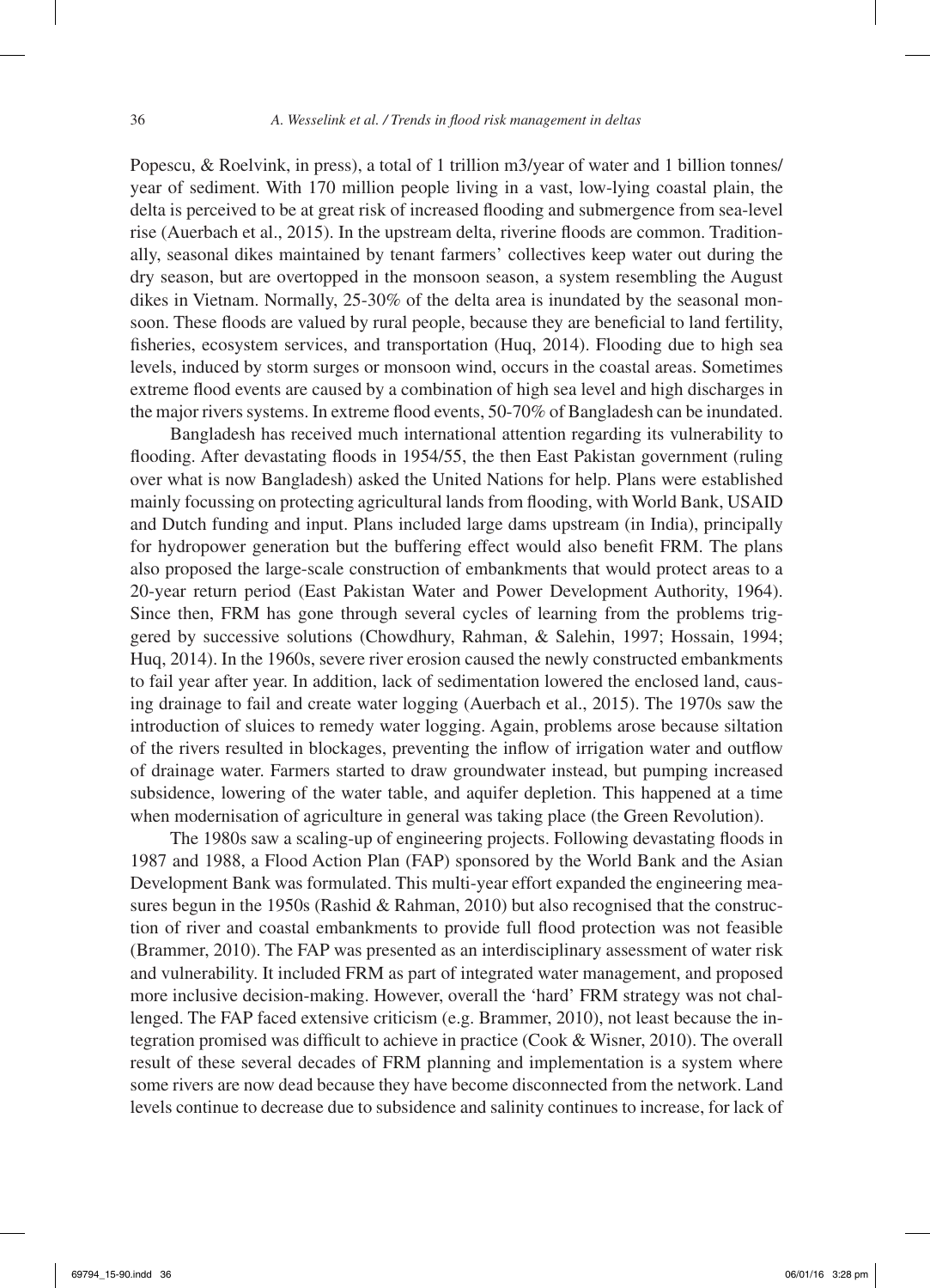freshwater leaching. Continuous rehabilitation of the system is required, but the projectoriented donor assistance favours the building of new infrastructures over long-term maintenance, re-engineering, or 'soft' FRM measures.

Counteracting these top-down approaches, in recent years some tenant-farmer collectives have taken the initiative to 'soften' the polders by illegally and temporarily cutting embankments to again allow siltation and restore tidal movement. This increased land levels and scoured the river to regain its earlier shape (Shampa, 2012). This approach, labelled 'Tidal River Management', has now been adopted as in national policy and NGO discourse (Haque, Chowdhury, & Khatun, 2015; Shampa, 2012). In the meantime, the Bangladesh government developed plans to address sedimentation and braiding of rivers through dredging coupled with partial river training work so subsequent erosion can be minimized. This also has an element of using the dredged sediment in reclaiming or redevelopment land in industrial zones.

In parallel to protection-type FRM projects, 'soft' measures were also developed because it was realised that 'hard' protection would not be enough, or could be constructed soon enough, to alleviate human suffering and damage to the economy and the environment. Starting in 2010, Bangladesh is implementing the Comprehensive Disaster Management Programme for protection of the Ganges Delta from flooding and cyclones. Incorporating ideas on access (Sen, 1981) and disaster risk reduction, the public and agencies made great advances in reducing the toll from floods and cyclones. For example, a flood forecasting and warning system was developed and provisions were made for use of new school buildings as temporary flood shelters (as described already in IBRD, 1972). Also, construction and planning guidelines were issued to reduce flood risks: to build all structures of strategic importance above the flood levels with a 100-year return period and to control developments in the floodplains and wetlands by zoning, the latter of which was less successful.

In retrospect, FRM in Bangladesh was often planned and implemented without sufficient consideration of institutional capacity and financial resources for maintenance. Rather, every major development was the result of *ad-hoc* response to major flood events (Sultana, Johnson, & Thompson, 2008). To address this, the current National Water Policy in theory provides an institutional framework in which local stakeholders' platforms are formally established as an independent institution. This enables local residents to manage their own affairs and incorporate their ideas in FRM, although it is not clear whether they will have sufficient means and expertise to implement them. Bangladesh's continued dependence on external donor resources (Sultana et al., 2008) and the heavy reliance on foreign experts (Warner, 2010) could impede this move to localism. Overall, the adoption of a protection strategy by constructing dikes and polders is moving towards the same technological lock-in as seen in The Netherlands.

# *2.6. Zambezi and Limpopo River Deltas (Mozambique)*

Mozambique hosts fifteen major river basins, most of which cross national boundaries and all of which drain at the Mozambican coast into the Indian Ocean (Consultec and Salomon [CS], 2013). More than 50% of the Mozambican territory is part of international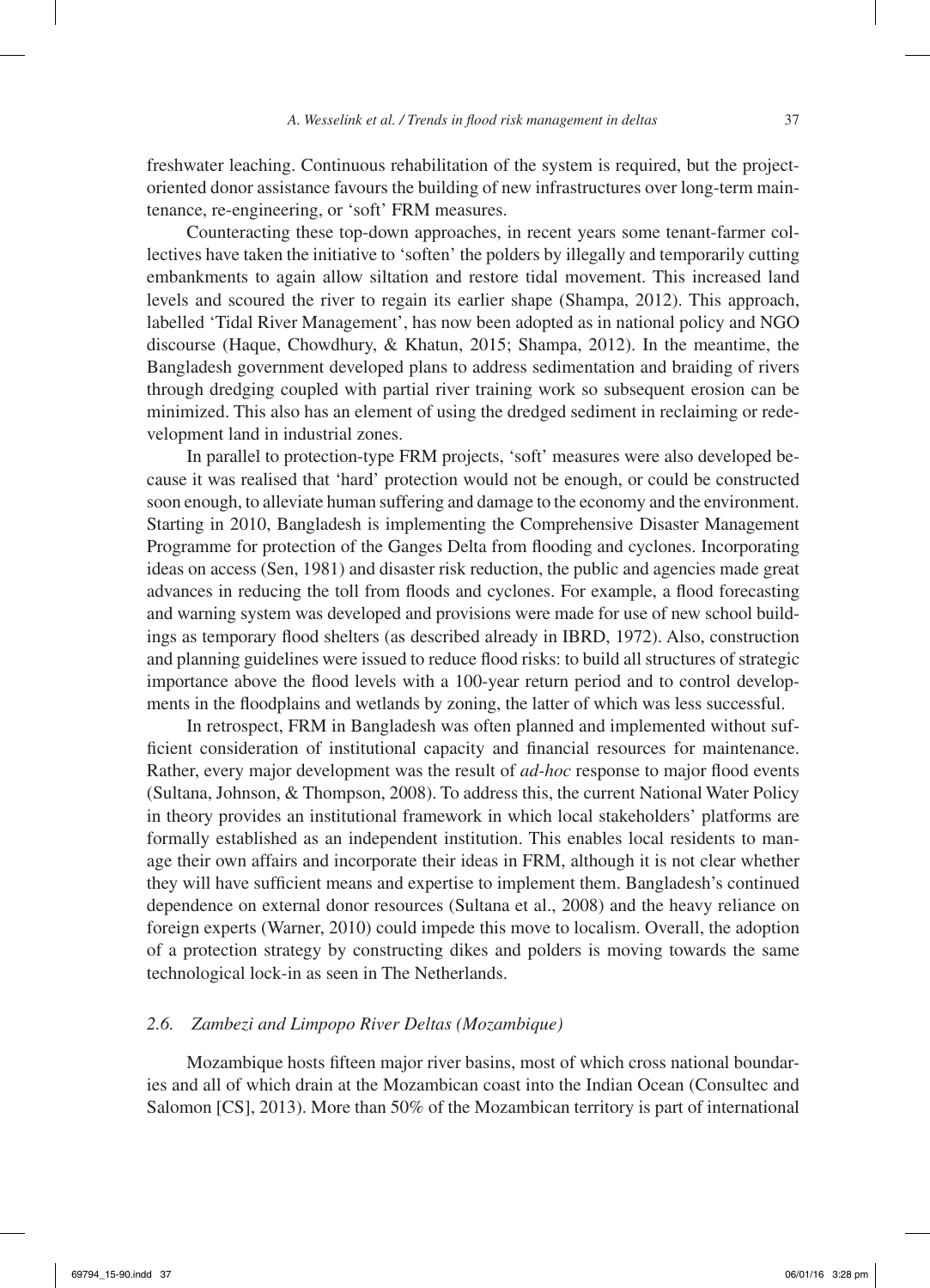river basins, the largest two among these being the Zambezi River with a catchment size of  $1,200,000$  km<sup>2</sup> and the Limpopo River having a catchment size of  $412,000$  km<sup>2</sup> (Alvaro Vaz, 2000). Some 50% of the water in Mozambique's rivers comes from outside the country. Flooding in the deltas is due to the concentration of excessive catchment rainfall, often associated with cyclones that originate off the East-African coast in the Southern Indian Ocean. For example, in January 2015 a cyclone that made landfall in Mozambique caused heavy rains in and around the Licungo basin in central Mozambique, caused more than 150 fatalities, estimated damage to infrastructure amounted to US\$155 million and to the agricultural sector in terms of crops losses and damage to irrigation systems about US\$100 million (Dutch Risk Reduction Team, 2015).

The Mozambican deltas are relatively sparsely urbanised or industrialised, and dikes were primarily constructed to protect farmland. In the late 1800s, following the rise of commercial agricultural schemes in the Zambezi delta, the first embankments were constructed. Over the years, some of these embankments have been incrementally raised in response to specific flood events (Beilfuss & Brown, 2006; Carmo Vaz, 2000). Before the 1880s and continuing alongside the constructed dikes, smaller-scale farming activities in the floodplains adapted to the natural hydrological cycle of the river, using different crops in different parts of the floodplains to ensure food security year-round in a 'living with floods' approach (Isaacman, 2005). However, after the 1950s, flood characteristics drastically changed due to large hydropower dams constructed upstream in the Zambezi, Limpopo and other river basins. This was a deliberate effect, flood control being among the advertised benefits of these hydropower dams (Radmann, 1974). Medium-size flood events no longer occurred on a regular basis, diminishing the area of frequently inundated floodplain. As a result, previously fertile lands dried up, driving agricultural activities to zones closer to the river and to intensified irrigation. However, large dams did not eliminate major floods. Subsequently, the increasingly valuable irrigated farmlands required flood protection, leading to the building of dikes.

The construction of dikes proved a mixed blessing. The dikes protected against most high flow events, but by constricting flow area in the floodplains the dikes also cause increased flood levels in the river, exacerbating flood risk at locations elsewhere and increasing potential damage due to violent flood flows in case of dike breaches, but this trade-off is not considered (as, for example, proposed in Van Ogtrop, Hoekstra, & van der Meulen, 2005). Dike breaches with devastating impacts occurred in 1978 in the lower Zambezi and in 1977, 2000 and 2013 in the Limpopo (CS, 2013) Construction and maintenance of dikes in Mozambique was, and in many regions remains, poor. Still today, there is no registry of existing dikes and no consensus on who owns and should maintain them.

Water management, including FRM, falls under the responsibilities of the Ministério das Obras Publicas, Habitação e Recursos Hídricos (MOPHRH), where the Direcção Nacional de Águas (DNA) coordinates water management activities nationwide. Operating in parallel to DNA and under supervision from MOPHRH, five regional water boards were created by the national Water Law of 1991 (Boletim da República, 1991). An Administração Regional de Águas (ARA) carries out monitoring and operational water management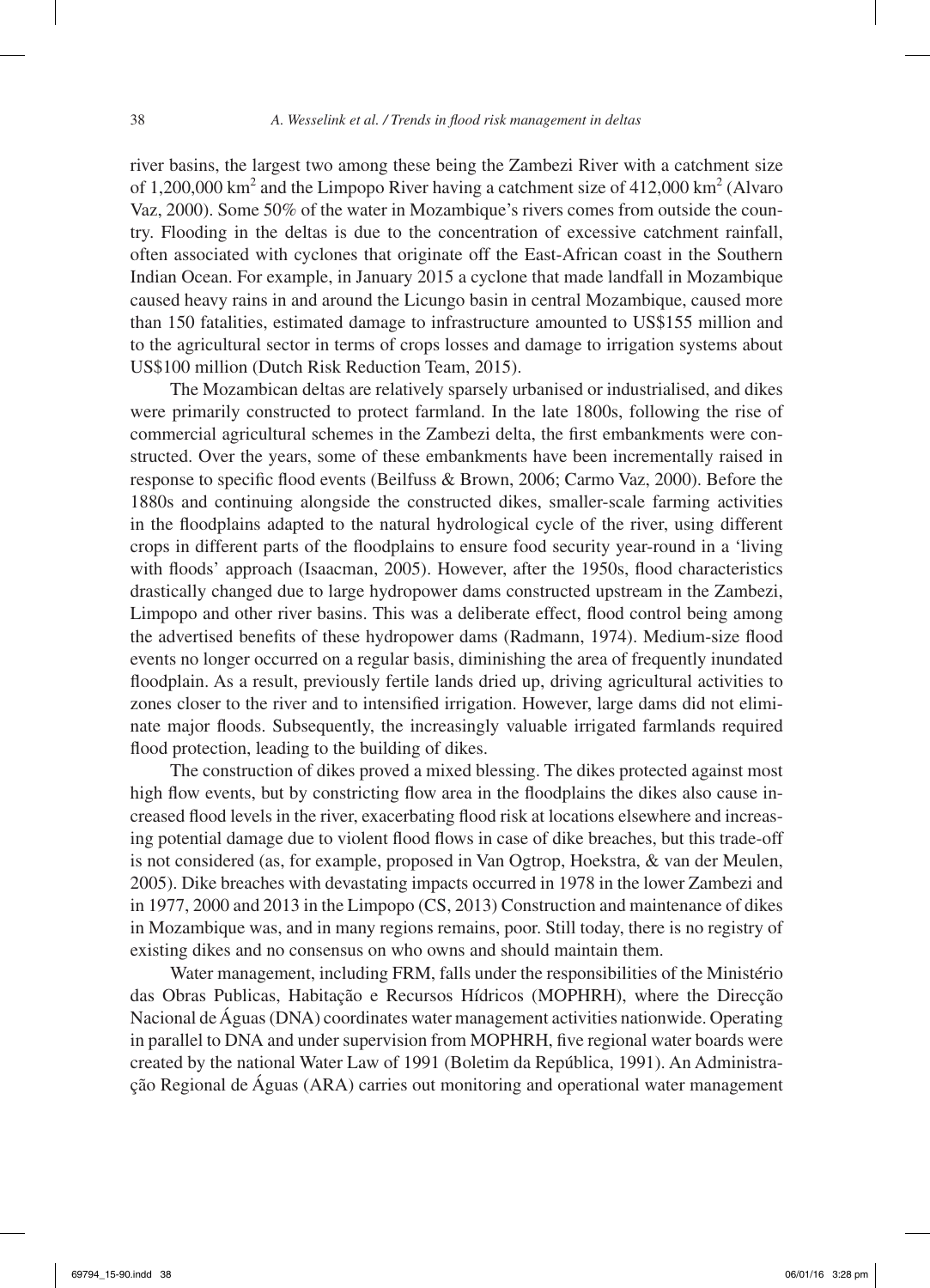activities. In recent decades, several foreign aid and World Bank programmes have provided technical assistance, financing of programs and capacity building to the national and regional agencies. The large amount of foreign FRM support from various parties at both national and regional levels brought with it the risk of uncoordinated activities. For example, DNA and some of the ARAs now possess flood forecasting and warning tools and have staff that were trained in the application of these, but for lack of coordination, these new methods, procedures and tools have not yet become part of operational practice.

In this context the development of an integrated, holistic approach to FRM remains a huge challenge. Land-use planning activities and building and construction practices in the Mozambican basins do not generally take into consideration the probability of flooding. For example, railroads and roads are transecting river basins and pose significant obstructions to floodplain flows (e.g. Beilfuss & Brown, 2006; Tinley, 1994). During past floods, damage to infrastructure has contributed greatly to overall losses. While the new National Plan for Management of Water Resources (Ministério das Obras Públicas, Habitação e Recursos Hídricos, 2015) aims to focus on sustainability and to make spatial planning an integral component in FRM, the common response to flood damage is still to reconstruct or recover what was damaged, if needed stronger than before. Where ambitions for sustainable approaches exist, they easily fail when the next flood calls for swift repair actions, leaving insufficient time to rethink the overall approach. At the moment, changes to FRM can still be made in Mozambique that would avoid technological lock-in, but this requires the development and acceptance of broad long-term visions.

## **3. Discussion: similarities and differences**

Comparing FRM trajectories across the world, the similarities between the six deltas reviewed here are striking. First of all, the initial human response to the agricultural potential of deltas was the same: protect the land from flooding in the low-flow season, and in some cases allow it to fill (with fresh water<sup>3</sup> and sediment) during the seasonal flood season. This strategy prevailed for centuries in the Mekong, Pearl, Ganges/Brahmaputra/Meghna and Zambezi-Limpopo deltas, until the 1950s. When tracts of delta land are permanently enclosed to create polders, several adverse impacts start to kick in: subsidence due to sediment compaction and other mechanisms (Syvitski et al., 2009), salinization due to salt water intrusion (groundwater or marine surface water), loss of fertility due to lack of new sediment deposition, siltation of drainage channels and hence perennial water logging due to failed drainage, etc. These adverse effects were triggered with the 1000-year history of creating polders in the Rhine/Meuse/Scheldt Delta, and in the Ganges/Brahmaputra/Meghna Delta since the mid-20th century; in the Mississippi Delta subsidence is mainly caused by starving

<sup>&</sup>lt;sup>3</sup>The caveat 'fresh water' is important, because no flooding with salt water is desirable unless the land is used for fisheries or shrimp farming. Inundation with salt or brackish water makes the land unusable for all but a few crops (salt-tolerant vegetables and pasture are notable exceptions), and it takes several years of rainwater leaching before the salt levels are sufficiently reduced to re-allow agriculture. This means that land that is flooded by seawater with a frequency of even less than once a year is only suitable for grazing or fish farming.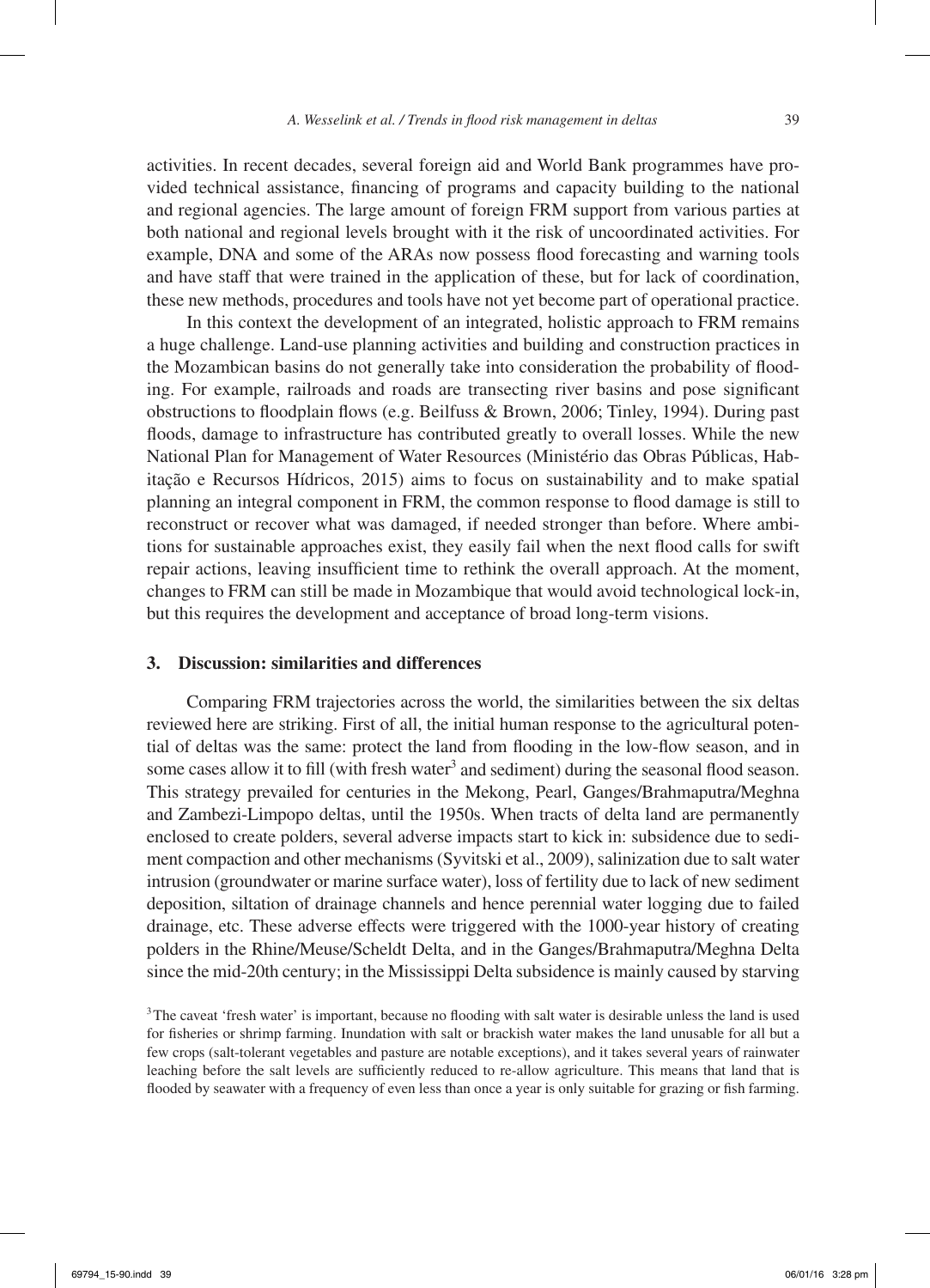the delta of sediment by diverting it elsewhere. The resulting large-scale subsidence in turn require ever-increasing protection and drainage works.

The technical potential for controlling the river, as well as the relative importance of the adverse effects, depend on the physical characteristics of the individual deltas; for example, salinization is particularly severe in the Ganges/Brahmaputra/Meghna Delta. However, due to the similarity between physical responses in deltas, we can predict that the sustained and widespread application of protection technology will push deltas towards the same technological lock-in as experienced in the Netherlands, where fewer 'soft' FRM alternatives become feasible over time. Continued investment in protection infrastructure requires high levels of sustained investment in maintenance and in expertise (Stijnen, Kanning, Jonkman, & Kok, 2014). In less prosperous countries, donor assistance leads to increased debt and dependence on outside assistance. The construction and maintenance of the extended flood defence system in Bangladesh is only possible through foreign aid or contracts and imported expertise, adding a 'debt lock-in' to the developing technological lock-in. While more than half of the deltas surveyed perform strategic FRM resulting in policies and laws, it is also clear that many of the protection structures are constructed as ad hoc response to a catastrophic flood event due to politicians heeding the population's calls for protection, rather than in the context of a carefully planned and well-thought through FRM strategy.

The adverse effects of 'hard' protection are now also recognised in all six deltas. However, the range of proposals for adding soft FRM measures of prevention, mitigation and preparation, and 'building with nature' forms of protection developed in the last decades, they can never do more than soften the edges of 'hard' FRM because of advanced subsidence (Van Staveren et al., 2014; Wesselink, Bijker, De Vriend, & Krol, 2007). Moreover they often prove more costly than 'old-fashioned' engineering, either in construction or land claims, and less popular with citizens. In Bangladesh and Vietnam initiatives have emerged to return to the traditional system of seasonal flooding by opening up the embankments. However, in many areas in Bangladesh subsidence has proceeded beyond the stage where this is possible. In China the 'hard' edges of engineering may be 'softened' in future projects, but the focus is otherwise on protection, while land-use planning in urban areas could prevent increased flood risk.

Finally, the existence of a dynamic and well-funded pool of expertise in itself can be a driver for changes in FRM. New knowledge is also disseminated through conferences and foreign advisory missions. However, this time the learning has a potential to be reciprocal, since other deltas have more recent extensive experience with these 'soft' FRM approaches. In addition, spaces for experimentation are greater in deltas where protection has not advanced to such an extent that few other options are open any longer.

# **4. Conclusion: underlying currents**

While trajectories from one set of FRM options to another are neither linear nor universal, and trajectories can fragment, halt, or fold back on themselves, the local histories of human approaches to FRM show many similarities. Looking at these six deltas, we see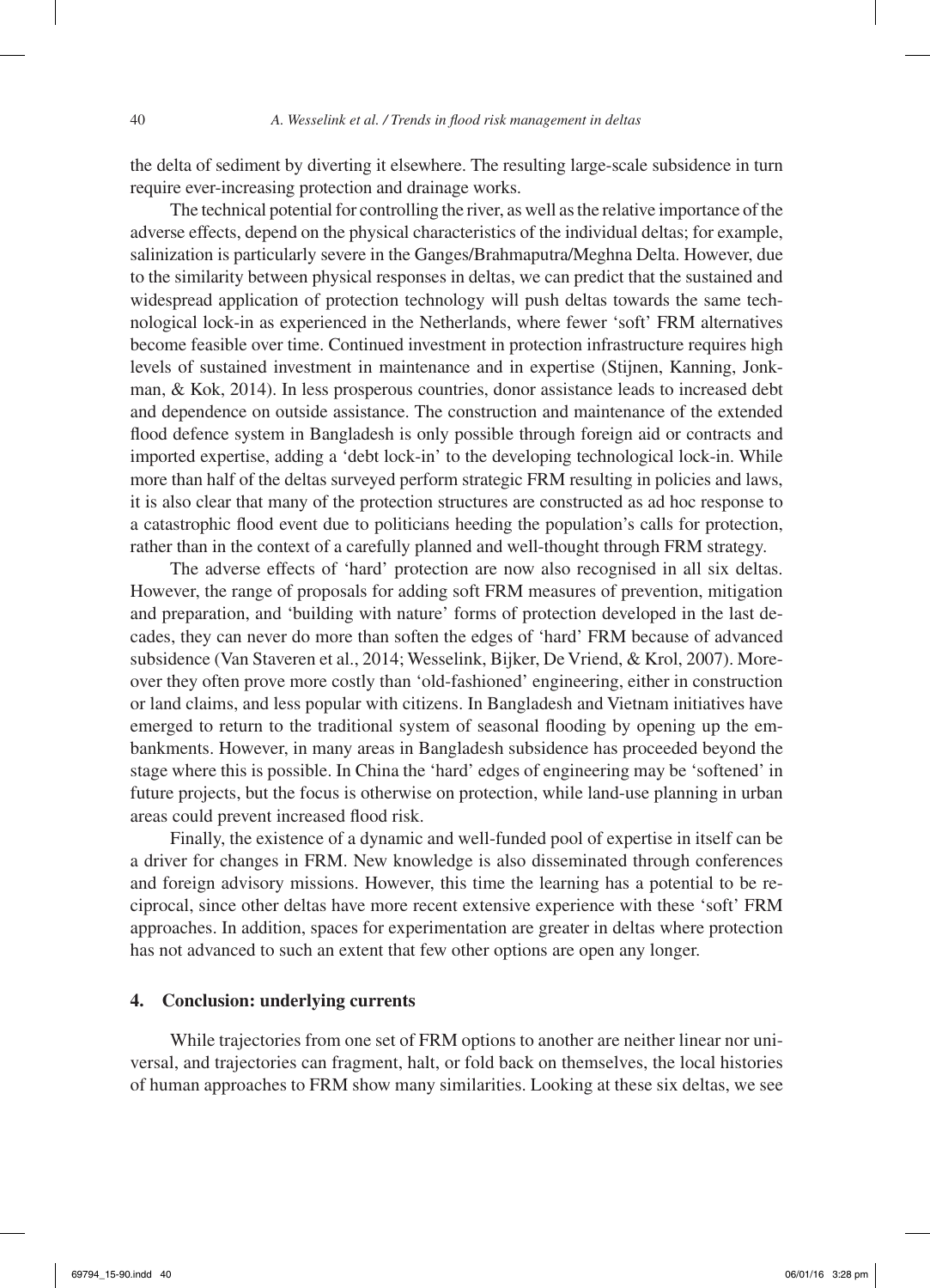a development from modest seasonal embankments in the service of agriculture ('living with water'), to ambitious plans and/or engineering works to fully protect land ('flood defence'), to a 'softening' and broadening of the types of measures that take account of a residual risk of flooding, for example appropriate building construction, changed land use, retention, warning, and insurance ('flood risk management'). This development is not just a matter of changes in the choice of measures due to learning processes. Instead, it should be seen as part of broader societal changes which have been labelled 'modernity'. These developments ultimately have implications for 'flows of power' as well as 'flows of water' (paraphrasing Molle, Mollinga, & Wester, 2009), which we will briefly touch on below.

The idea of full flood control is an expression of (high) modernity. Modernity can be summarised as 'the ideal of grasping the future before it happens, and thus controlling its course and its nature in order to prevent disasters' (Nobert, Krieger, & Pappenberger, 2015, p. 247). In order to achieve this, modernity quantifies, predicts, and optimises possible behaviours and responses, by applying what is seen as universal knowledge. Top-down stateled initiatives and responsibility are the logical extension of modernity's control principle. This transcends political ideology: for example in the 1990s, an unquestioned baseline of developing centralized modernist solutions at large scales was transferred from the American advisors to the Vietnamese socialist leadership. Regardless of their ideological differences, they shared a similar posture of dominion over the natural world' (Käkönen, 2008, p. 206).

Molle et al. (2009) identify several developments since the 1980s that contributed to a shift away from state control of water resources: the financial squeeze, neoliberal critiques, environmental movements, calls for democratisation and participation, decentralisation, and the emergence of supra-national institutions. Nobert et al. (2015) argue that the shift from 'defence' to 'risk management' is a further development of modernity, with the individualisation of risks (cf. Beck, 1992) and an emphasis on risk communication rather than engagement with the risks. Put differently, 'the 'object' to be governed has to some extent shifted from actual flood waters, to citizens at risk of flooding, and the agencies or organisations with designated responsibilities. This has serious consequences in equity terms because 'soft' FRM options of preparation and recovery are often made the responsibility of citizens rather than the state, despite doubts that citizens have the capacity or willingness to take on this responsibility. FRM through land-use planning is usually the responsibility of local rather than national authorities, who need to take many more interests into account aside from flood risks. 'Soft' FRM options are therefore implemented primarily through actors' change of conduct at individual or local level, while their power to act is highly limited. Butler and Pidgeon (2011, pp. 541–542) judge that these 'contemporary trends in non-coercive technologies of governance are potentially not adequate to deliver change, particularly not change of the scale and kind that issues like flooding are seen to demand'. These limits to the potential for citizens and private parties to take responsibility is a serious limitation for initiatives to 'soften' FRM.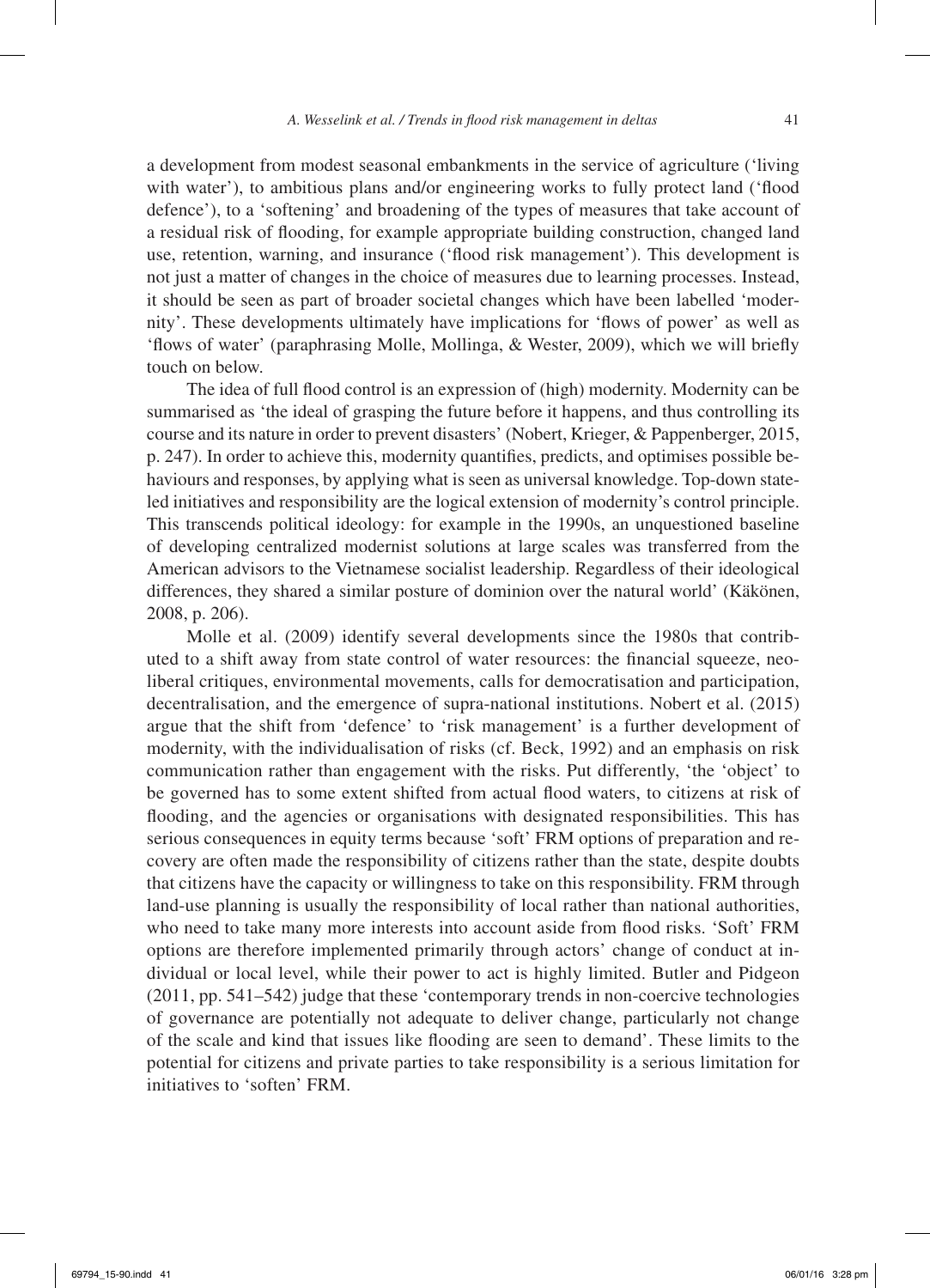# **5. Acknowledgements**

Deltas are a key focus for Dutch international water sector engagement, bringing researcher and practitioner collaboration with international colleagues. This article is the result of one such collaborative effort, sponsored by the *Dynamic Deltas* integrated research programme funded by the Dutch Science Foundation NWO (grant number W 01.65.339.00) https://www.wageningenur.nl/en/show/Dynamic-Deltas.htm

The views and interpretations in this publication are those of the authors; they are not necessarily attributable to their organizations.

#### **References**

- Akter, J., Sarker, M. H., Popescu, I., & Roelvink, D. (in press). Evolution of the Bengal Delta and its prevailing processes. *Journal of Coastal Research*. doi:10.2112/JCOASTRES-D-14-00232.1
- Arnold, M. D. (1981). Floodplain management: A flood and land planning system. *Environmental Conservation*, *8*, 97–106.
- Auerbach, L. W., Goodbred, S. L., Jr., Mondal, D. R., Wilson, C. A., Ahmed, K. R., Roy, K., . . . Ackerly, B. A. (2015). Flood risk of natural and embanked landscapes on the Ganges–Brahmaputra tidal delta plain. *Nature Climate Change*, *5*, 153–157.
- Bannink, B. A., & ten Brinke, W. B. M. (2006, May). Dutch dikes, and risk hikes: A thematic policy evaluation of risks of flooding in the Netherlands. In J. van Alphen, E. van Beek, & M. Taal (Eds.), *Floods, from defence to management.* Symposium Proceedings of the 3rd International Symposium on Flood Defence, Nijmegen, The Netherlands, 25–27 May, 2005*.* London, England: Taylor & Francis Group.
- Beck, U. (1992). *Risk society: Towards a new modernity.* London, England: Sage.
- Beilfuss, R., & Brown, C. (2006). *Assessing environmental flow requirements for the Marromeu Complex of the Zambezi Delta: Application of the DRIFT model (downstream response to imposed flow transformations).* Maputo, Mozambique: Museum of Natural History of the University of Eduardo Mondlane.
- Bergsma, E. (2015, July). *The impact of climate change on flood damage compensation regimes in the United States and the Netherlands*. Interpretative Policy Analysis Conference 2015, Lille, France.
- Biggs, D. (2008). Breaking from the colonial mold: Water engineering and the failure of nation-building in the plain of reeds, Vietnam. *Technology and Culture*, *49*(3), 599–623.

Biggs, D. (2012). *Quagmire: Nation-building and nature in the Mekong Delta*. Seattle, WA: University of Washington Press.

- Biggs, D., Miller, F., Hoanh, C. T., & Molle, F. (2009). The delta machine: Water management in the Vietnamese Mekong Delta in historical and contemporary perspectives. In F. Molle, T. Foran, & M. Käkönen (Eds.), *Contested waterscapes in the Mekong Region: Hydropower, livelihoods and governance* (pp. 203–225). London, England: Earthscan.
- Bijker, W. E. (2002). The Oosterschelde storm surge barrier: A test case for Dutch water technology, management, and politics. *Technology & Culture*, *43*(3), 569–584.

Boletim da República. (1991, August 3). *Water Law, Lei No. 16/91 and 17/91*. I Serie, No. 31, Supplement 2.

- Botzen, W. J. W., & Van den Bergh, J. C. J. M. (2008). Insurance against climate change and flooding in the Netherlands: Present, future, and comparison with other countries. *Risk Analysis, 28*, 413–426.
- Brammer, H. (2010). After the Bangladesh flood action plan: Looking to the future. *Environmental Hazards, 9*(1), 118–130.
- Butler, C., & Pidgeon, N. (2011). From 'flood defence' to 'flood risk management': Exploring governance, responsibility, and blame. *Environment and Planning C: Government and Policy, 29*(3), 533–547.
- Cai, Y. P., Huang, G. H., Tan, Q., & Chen, B. (2011). Identification of optimal strategies for improving ecoresilience to floods in ecologically vulnerable regions of a wetland. *Ecological Modelling*, *222*, 360–369.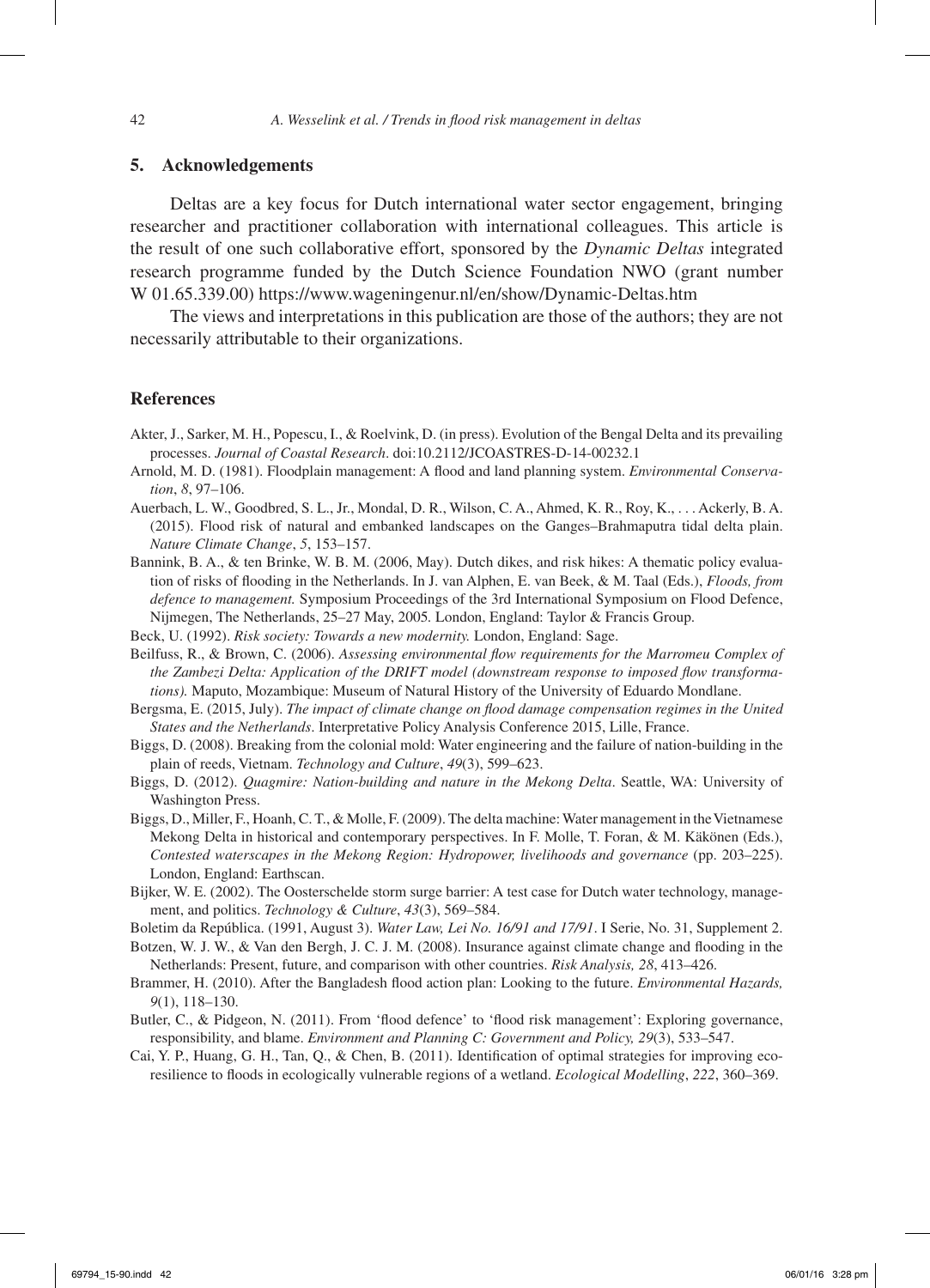- Campbell, T., Benedet, L., & Gordon, T. (2005). Design considerations for barrier island nourishments and coastal structures for coastal restoration in Louisiana. *Journal of Coastal Research*, *44*, 186–202.
- Carmo Vaz, A. (2000, November). *Coping with floods—The experience of Mozambique*. 1st WARFSA/WaterNet Symposium: Sustainable use of water resources, Maputo, Mozambique.
- Chan, F., Adekola, O., Mitchell, G., & McDonald, A. (2013a). Appraising sustainable flood risk management in the Pearl River Delta's coastal megacities: A case study of Hong Kong, China. *Water and Climate Change, 4*, 390–409.
- Chan, F., Adekola, O., Mitchell, G., Ng, C. N., & McDonald, A. (2013b). Towards sustainable flood risk management in the Chinese coastal megacities: A case study of practice in the Pearl River delta. *Irrigation and Drainage, 62*(4), 501–509.
- Chan, F., Wright, N., Cheng, X., & Griffiths, J. (2014). After sandy: Rethinking flood risk management in Asian coastal megacities. *Natural Hazards Review, 15*(2), 101–103.
- Chan, P. K., Ching, S. H., & Erftemeijer, P. L. A. (2011). *Developing a mangrove management strategy in the estuaries of Deep Bay, Shan Pui River and Tin ShuiWai drainage channel.* CIWEM Hong Kong Conference Proceedings 2011. Hong Kong, China: CIWEM.
- Chowdhury, J. U., Rahman, M. R., & Salehin, M. (1997). *Flood control in a floodplain country: Experiences of Bangladesh.* Rabat, Morocco: Islamic Educational, Scientific and Cultural Organisation.
- Coastal Protection and Restoration Authority of Louisiana. (2012). *Louisiana's comprehensive master plan for a sustainable coast.* Retrieved from http://coastal.la.gov/a-common-vision/2012-coastal-master-plan/
- Consultec and Salomon (2013). *Serviços de Consultoria para a Avaliação da Situação Hidrológica e Hidráulica das Cheias em Moçambique 1977-2013: Relatório Final da Etapa I. [Consulting services for the Evaluation of the Hydrological and Hydraulic Characteristics of Floods in Mozambique 1977-2013: Final Report of Phase I.]*
- Cook, B. R., & Wisner, B. (2010). Water, risk and vulnerability in Bangladesh: Twenty years since the FAP. *Environmental Hazards, 9*(1), 3–7.
- Cosier, M., & Shen, D. (2009). Urban water management in China. *International Journal of Water Resources Development*, *25*(2), 249–268.
- Couvillion, B. R., Barras, J. A., Steyer, G. D., Sleavin, W., Fischer, M., Beck, H., . . . Heckman, D. (2011). *Land area change in coastal Louisiana from 1932 to 2010.* US Geological Survey Scientific Investigations Map 3164, Scale 1:265,000. Denver, CO: US Geological Survey.
- Deltacommissie (2008). *Samenwerken met water. Bevindingen van de Deltacommissie 2008. [Collaborating with water. Findings of the Delta Commission 2008.]* Den Haag: Ministerie van Infrastructuur en Milieu.
- Deltaprogramma (2014). *Synthesedocument deelprogramma veiligheid. [Synthesis of subprogramme Safety.]* Den Haag: Ministerie van Infrastructuur en Milieu.
- Devienne, S. (2006). Red River Delta: Fifty years of change. [Social Science Research on Southeast Asia], *9*(10), 255–280.
- De Vriend, H. J., & Van Koningsveld, M. (2012). *Building with nature: Thinking, acting and interacting differently.* Dordrecht, The Netherlands: Ecoshape.
- Disco, C. (2002). Remaking 'nature': The ecological turn in Dutch water management. *Science, Technology & Human Values, 27*(2), 206–235.
- Dixon, T. H. (2015). Ten years after Katrina: What have we learned? *Earth, Planets and Space*, *96*. doi:10.1029/2015EO034703
- Dixon, T. H., Amelung, F., Ferretti, A., Novali, F., Rocca, F., Dokka, R., . . . Whitman, D. (2006). New Orleans subsidence: Rates and spatial variation measured by permanent scatterer interferometry. *Nature*, *441*, 587–588.
- Dore, J., & Lazarus, K. (2009). De-marginalizing the Mekong river commission. In F. Molle, T. Foran, & M. Käkönen (Eds.), *Contested waterscapes in the Mekong Region: Hydropower, livelihoods and governance* (pp. 357–382). London, England: Earthscan.

Dutch Risk Reduction Team. (2015, June 15). *DRR-Team Mission Report.*, Licungo Basin, Mozambique: Author.

East Pakistan Water and Power Development Authority. (1964). *Water and power development master plan for Bangladesh.* Dhaka, Bangladesh: Author.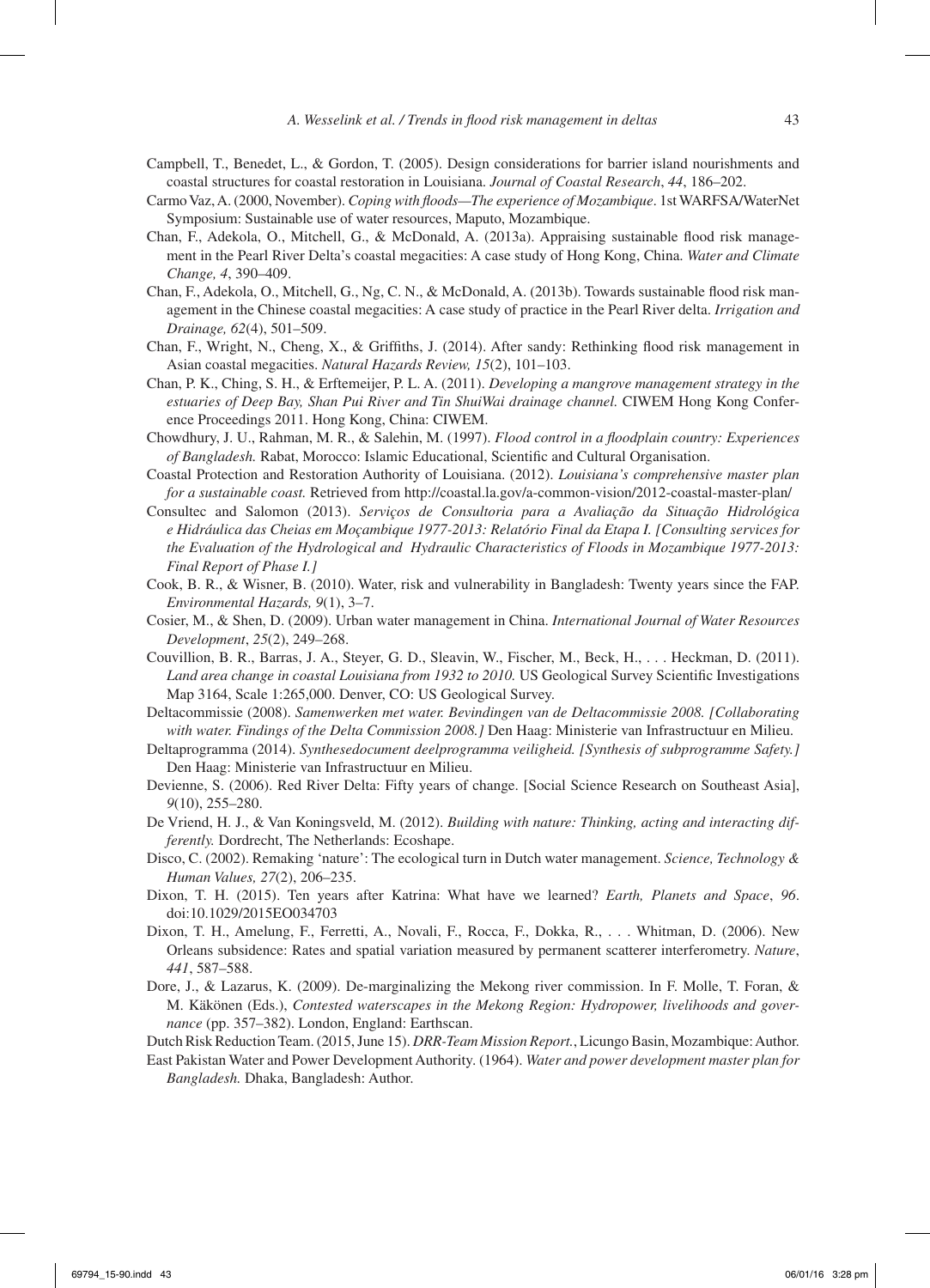- Ellet, C. (1850). *Contributions to the physical geography of the United States.* Washington, DC: The Smithsonian Institution.
- Evers, H. D., & Benedikter, S. (2009). Hydraulic bureaucracy in a modern hydraulic society—Strategic group formation in the Mekong delta, Vietnam. *Water Alternatives*, *2*(3), 416–439.
- Galloway, G. (2012). Flood risk management in 2050. In: W. M. Gray, D. P. Loucks, & L. Saito (Eds.), *Towards a sustainable water future* (pp. 126–136)*.* Washington, DC: American Society of Civil Engineers.
- Government of the Netherlands. (2009). *National water plan 2009–2015.* Den Haas, The Netherlands.
- Green, C. H., Parker, D. J., & Tunstall, S. M. (2000). *Assessment of flood control and management options.* Cape Town, South Africa: World Commission on Dams.
- Guangdong Province. (2011). *Regional cooperation plan on building a quality living area consultation document.* Guangzhou, China: Guangdong Province Housing & Urban—Rural Department.
- Haque, K. N. H., Chowdhury, F. A., & Khatun, K. R. (2015). Participatory environmental governance and climate change adaptation: Mainstreaming of Tidal River management in South-west Bangladesh. In H. Ha (Ed.), *Land and disaster management strategies in Asia* (vol. 3, pp. 189–208). Tokyo, Japan: Springer.
- Hegger, D., Green, C., Driessen P., Bakker, M., Dieperink, C., Crabbé, A . . . Willemijn, V. (2013). *Flood risk management in Europe–Similarities and differences between the STAR-FLOOD consortium countries*. Report D1.1.4, STARFLOOD project. Utrecht, The Netherlands: Grontmij, Utrecht University. Retrieved from www.starflood.eu
- Hossain, M. (1994). Existing embankments. In K. Haggart (Ed.), *Rivers of Life.* Dhaka, Bangladesh: BCAS.
- Huisman, P. (Ed.). (1998). *Water in the Netherlands.* Delft, The Netherlands: Netherlands Hydrological Society.
- Huitema, D., Mostert, E., Egas, W., Moellenkamp, S., Pahl-Wostl, C., & Yalcin, R. (2009). Adaptive water governance: Assessing the institutional prescriptions of adaptive (co-) management from a governance perspective and defining a research agenda. *Ecology and Society*, *14*(1), 26.
- Humphreys, A. A., & Abbot, H. L. (1876). *Report upon the physics and hydraulics of the Mississippi River.* Submitted to the Bureau of Topographical Engineers, War Department, 1861. Professional Papers of the Corps of Engineers, U.S. army, no. 13 No. 4.
- Huq, H. (2014). Flood action plan and NGO protests in Bangladesh: An assessment. In N. C. Narayanan, S. Parasuraman, & R. Ariyabandu (Eds.), *Water governance and civil society responses in South Asia.* New Delhi, India: Routlege.
- IBRD. (1972). *Water Sector Study Report Bangladesh.*
- Institute for Water Resources [IRI]. (2011). *Flood risk management approaches as being practiced in Japan, Netherlands, United Kingdom and United States*. Alexandria, VA: US Army Corps of Engineers.
- Isaacman, A. (2005). Displaced people, displaced energy, and displaced memories: The case of Cahora Bassa, 1970–2004. *The International Journal of African Historical Studies*, *38*(2), 201–238.
- Jacobson, R. B., Blevins, D. W., & Bitner, C. J. (2009). Sediment regime constraints on river restoration—An example from the Lower Missouri River. In L. A. James,, S. L. Rathburn, & G. R. Whittecar (Eds.), *Management and restoration of fluvial systems with broad historical changes and human impacts. GSA Special Papers*, *451*, 1–22.
- Janssen, S. K. H., Van Tatenhove, J. P. M., Otter, H. S., & Mol, A. P. J. (2014). Greening flood protection— An interactive knowledge arrangement perspective. *Journal of Environmental Policy & Planning, 17*(3), 309–331. doi:10.1080/1523908X.2014.947921
- Johnson, D. R., Fischback, J. R., & Kuhn, K. (2015). *Current and future flood risk in Greater New Orleans.* RAND Corporation, The Data Center. Retrieved from http://www.datacenterresearch.org/reports\_analysis/ flood-risk/
- Johnson, D. R., Fischback, J. R., & Ortiz, D. S. (2013). Estimating surge-based flood risk with the Coastal Louisiana risk assessment model. *Journal of Coastal Research*, *67*, 109–126.
- Käkönen, M. (2008). Mekong Delta at the crossroads: More control or adaptation? *AMBIO*, *37*, 205–212.
- Käkönen, M., & Hirsch, P. (2009). The anti-politics of Mekong knowledge production. In F. Molle, T. Foran, & M. Käkönen (Eds.), *Contested waterscapes in the Mekong Region: Hydropower, livelihoods and governance* (pp. 333–365). London, England: Earthscan.
- Kemp, G. P., Day, J. W., & Freeman, A. M. (2014). Restoring the sustainability of the Mississippi River Delta. *Ecological Engineering*, *65*, 131–146.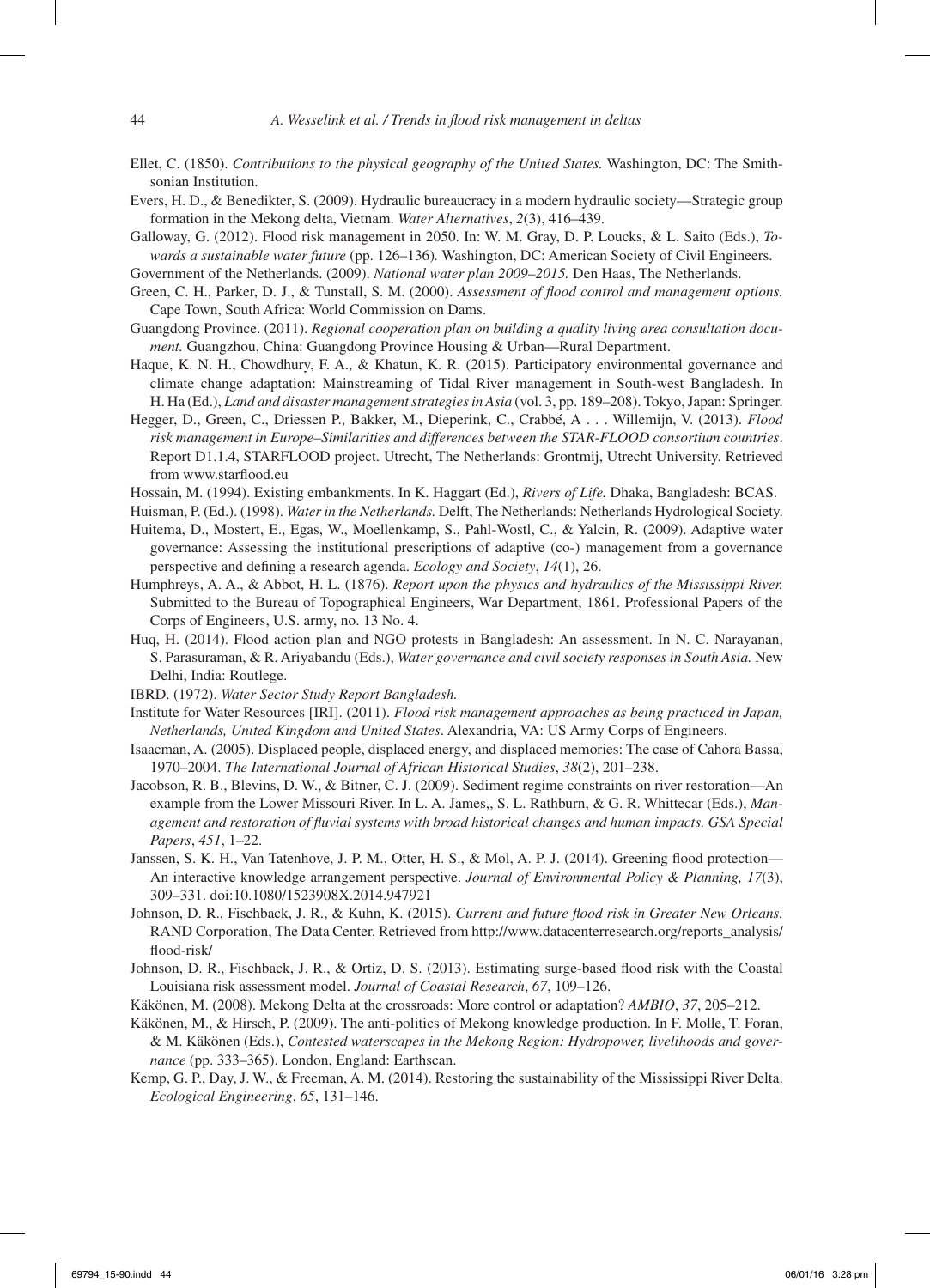- Kolen, B., Hommes, S., & Huijskens, E. (2011). *Flood preparedness in The Netherlands: A United States perspective.* Delft, The Netherlands: Netherlands US Water Crisis Research Network.
- Krieger, K. (2013). The limits and variety of risk-based governance: The case of flood management in Germany and England. *Regulation & Governance, 7*, 236–257.
- Kron, W. (2015). Global aspects of flood risk management. *Journal of Hydraulic Engineering*, *1*, 35–46.
- Lahiri-Dutt, K. (2015). Towards a more comprehensive understanding of rivers. In R. R. Iyer (Ed.), *Living rivers, dying rivers*. Oxford, England: Oxford University Press.
- Lewis, M. E. (2009) *China's cosmopolitan empire: The Tang Dynasty.* Cambridge, MA: Harvard University Press.
- Meade, R. H., & Moody, J. A. (2009). Causes for the decline of suspended-sediment discharge in the Mississippi River system, 1940–2007. *Hydrological Processes*, *24*, 35–49.
- Medema, W., McIntosh, B. A., & Jeffrey, P. J. (2008). From premise to practice: A critical assessment of integrated water resources management and adaptive management approaches in the water sector. *Ecology and Society, 13*(2), 29.
- Ministério das Obras Públicas, Habitação e Recursos Hídricos. (2015, June 15). *Estatuto Orgânico do MOPHRH*—Draft. Nota 1219/GM500/2015.
- Molle, F., Mollinga, P. P., & Wester, P. (2009). Hydraulic bureaucracies and the hydraulic mission: Flows of water, flows of power. *Water Alternatives*, *2*(3), 328–349.
- Nobert, S., Krieger, K., & Pappenberger, F (2015). Understanding the roles of modernity, science, and risk in shaping flood management. *Wiley Interdisciplinary Review Water*, *2*(3), 245–258.
- Pingali, P., & Xuan, V. (1992). Vietnam: Decollectivization and rice productivity growth. *Economic Development and Cultural Change*, *40*(4), 697–718.
- Radmann, W. (1974). The Zambezi development scheme: Cabora Bassa. *A Journal of Opinion*, *4*(2), 47–54.
- Rashid, S., & Rahman, R. (Eds.). (2010). *Water resource development in Bangladesh historical documents.* Dhaka, Bangladesh: University Press Limited.
- Roth, D., & Warner, J. F. (2007). Flood risk, uncertainty and changing river protection policy in the Netherlands: The case of 'calamity polders'. *Tijdschrift voor economische en sociale geografie, 98*(4), 519–525.
- Scott, J. C. (2012). Book review of Biggs (2012). *Journal of Regional Science, 52*, 155–157.
- Sen, A. (1981). *Poverty and famines: An essay on entitlement and deprivation.* Oxford, England: Clarendon Press.
- Shampa, M. I. M. P. (2012). Tidal river management (TRM) for selected coastal area of Bangladesh to mitigate drainage congestion. *International Journal of Scientific & Technology Research*, *1*(5), 1–6.
- Shaw, R., Mallick, F., & Islam, A. (2013). *Disaster risk reduction approaches in Bangladesh.* Tokyo, Japan: Springer.
- Sneddon, C. (2012). The 'sinew of development': Cold War geopolitics, technical expertise, and water resources development in Southeast Asia, 1954–1975. *Social Studies of Science, 42*(4), 564–590.
- Stijnen, J. W., Kanning, W., Jonkman, S. N., & Kok, M. (2014). The technical and financial sustainability of the Dutch polder approach. *Journal of Flood Risk Management, 7*(1), 3–15.
- Studio Coastal Quality. (2013). *Safety and quality of the Dutch coast: Towards 2100.*
- Sultana, P., Johnson, C., & Thompson, P. (2008). The impact of major floods on flood risk policy evolution: Insights from Bangladesh. *International Journal of River Basin Management*, *6*(4), 339–348.
- Syvitski, J. P. M., Kettner, A. J., Overeem, I., Hutton, E. W. H., Hannon, M. T., Brakenridge, G. R., . . . Nicholls, R. J. (2009). Sinking deltas due to human activities. *Nature Geoscience, 2*, 681–686.
- Te Brake, W. H. (2002). Taming the Waterwolf: Hydraulic engineering and water management in the Netherlands during the Middle Ages. *Technology and Culture, 43*(3), 475–499.
- Ten Brinke, W. B. M., Saeijs, G. E. M., Helsloot, E., & Van Alphen, J. (2008). Safety chain approach in flood risk management. *Municipal Engineer*, *161*(2), 93–102.
- Terpstra, T. (2009). *Flood preparedness: Thoughts, feelings and intentions of the Dutch public* (Doctoral thesis). Enschede, The Netherlands: University of Twente.
- Tessler, Z. D., Vörösmarty, C. J., Grossberg, M., Gladkova, L., Aizenman, H., Syvitski, J. P. M., & Foufoula-Gergiou, E. (2015). Profiling risk and sustainability in coastal deltas of the world. *Science*, *349*, 638–643.